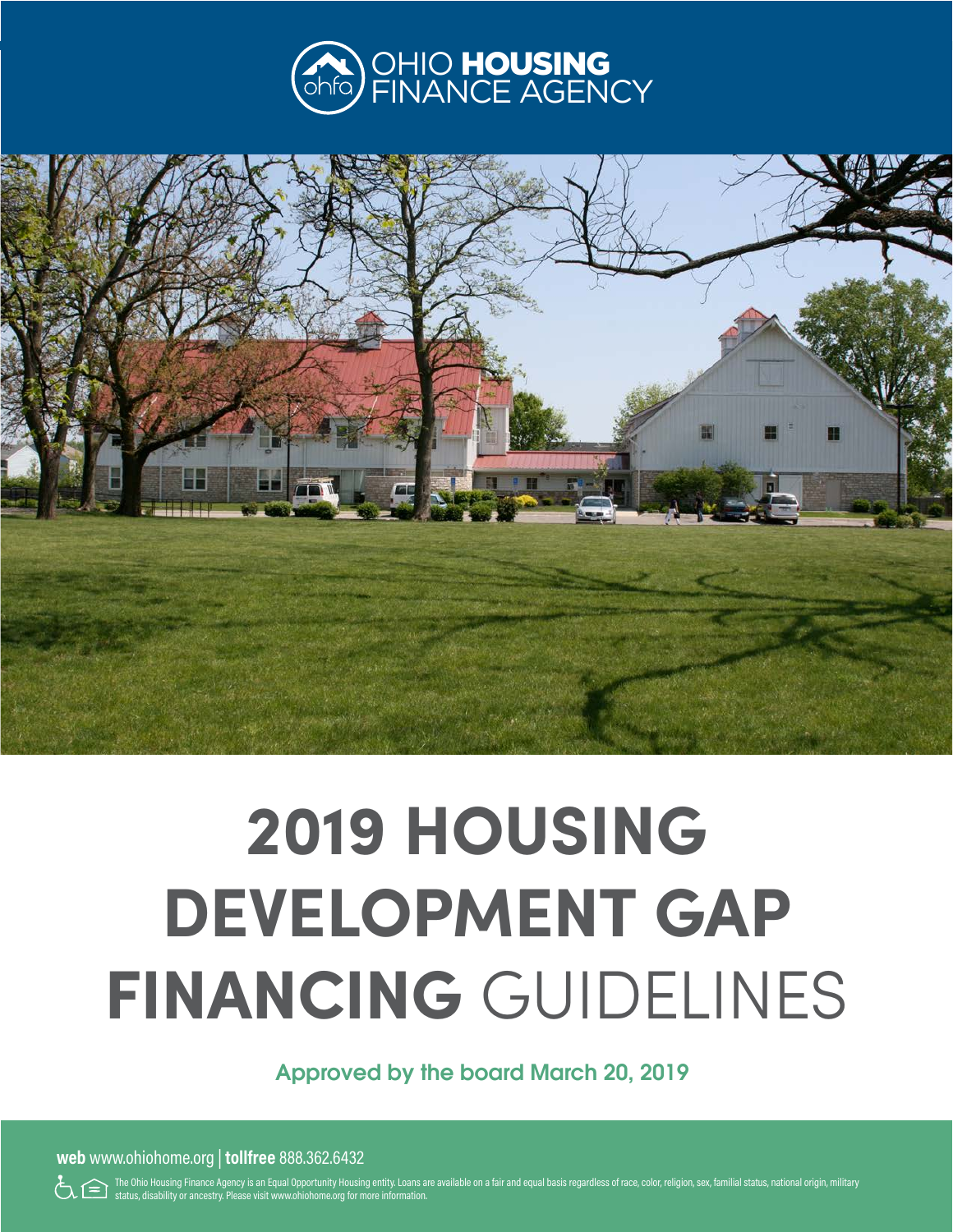# **TABLE OF CONTENTS**

### **[PROGRAM OVERVIEW.........................](#page-2-0) 3**

| Housing Credit Gap Financing (HCGF) program 3      |  |
|----------------------------------------------------|--|
| Bond Gap Financing (BGF) program 3                 |  |
| Housing Development Gap Financing (HDGF) program 3 |  |

### **[FUNDING AVAILABILITY AND LIMITS](#page-2-0) .... 3**

| Eligible Applicants and Development Teams 3 |  |
|---------------------------------------------|--|
| <b>Filmilate Head of Finance</b>            |  |

| <b>PROGRAM CALENDAR  5</b> |  |
|----------------------------|--|
|                            |  |
|                            |  |
|                            |  |

# **[GENERAL POLICIES](#page-5-0) ............................. 6**

# **[PROGRAM-SPECIFIC POLICIES............](#page-6-0) 7**

| Scattered Site Definition and Requirements  8 |
|-----------------------------------------------|
|                                               |
|                                               |

| <b>PROJECT STAGES  10</b>                                     |  |
|---------------------------------------------------------------|--|
| <b>ADDITIONAL RESOURCES 17</b>                                |  |
| <b>CALCULATING RESTRICTED</b><br><b>AND ASSISTED UNITS 18</b> |  |
|                                                               |  |
|                                                               |  |
|                                                               |  |
|                                                               |  |
|                                                               |  |
|                                                               |  |
| <b>APPENDIX I:</b>                                            |  |
| Submission Requirements - Notice of Intent to Apply23         |  |

# **APPENDIX II:**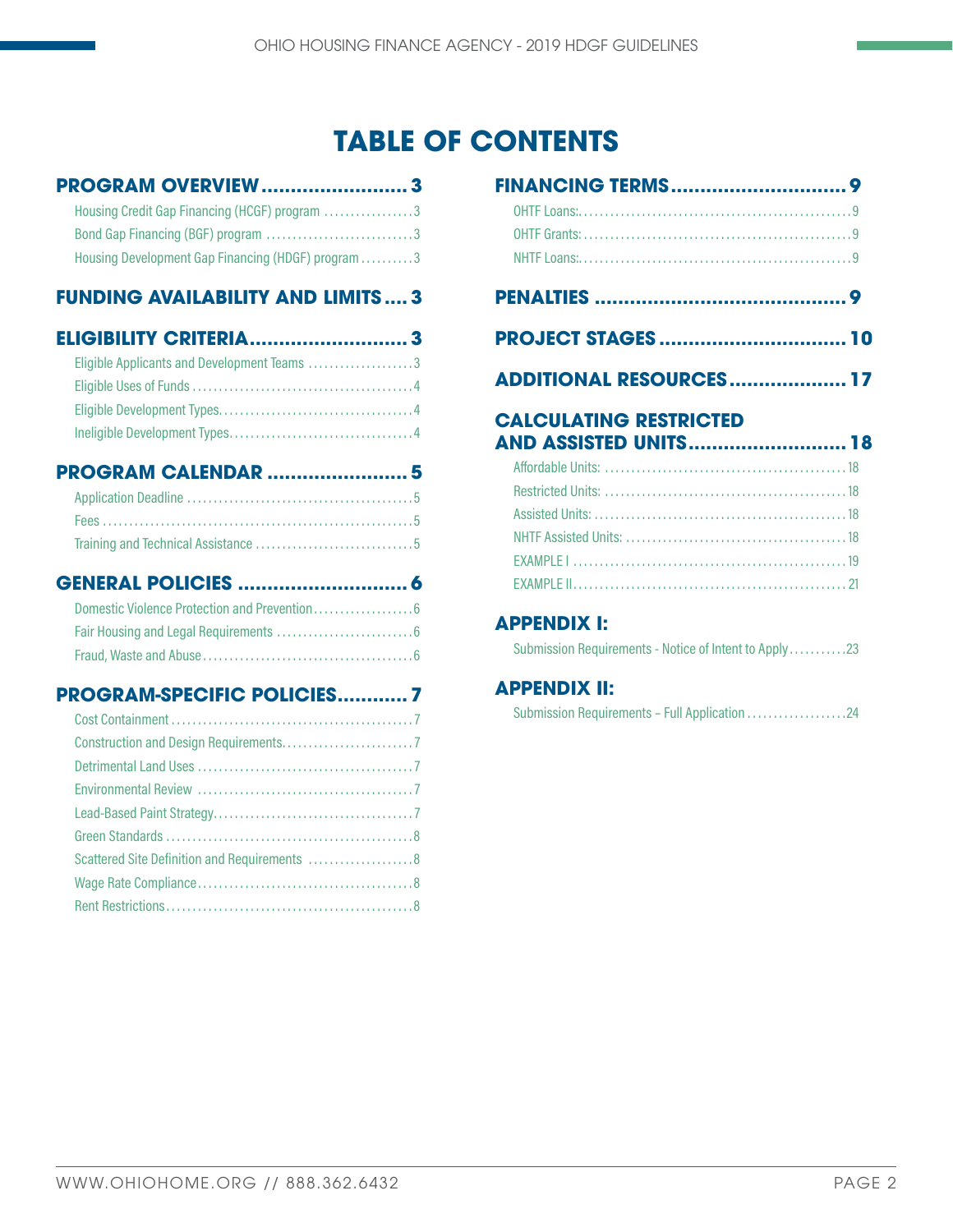# <span id="page-2-0"></span>**PROGRAM OVERVIEW**

The Housing Development Assistance Program (HDAP) provides gap financing for eligible affordable housing development properties. It utilizes funding from the HOME Investment Partnerships Program (HOME), the Ohio Housing Trust Fund (OHTF), and the National Housing Trust Fund (NHTF). HDAP provides this funding via three distinct programs:

# Housing Credit Gap Financing (HCGF) program

Gap financing used in conjunction with competitive/9% tax credits

# Bond Gap Financing (BGF) program

Gap financing used in conjunction with non-competitive/4% tax credits

# Housing Development Gap Financing (HDGF) program

Gap financing for projects not utilizing tax credits

# **FUNDING AVAILABILITY AND LIMITS**

Approximately \$5,000,000 is available through the HDGF program in Program Year 2019 (PY19). These guidelines outline the requirements and expectations for applying for PY19 HDGF funding.

The maximum requests are as follows:

| <b>OHTF Max request</b> | <b>NHTF Max Request</b> | <b>Total Maximum Request</b> |
|-------------------------|-------------------------|------------------------------|
| \$500,000               | \$750,000               | \$1,250,000                  |

OHFA will not provide more than 50 percent of the total development costs. Exceptions will be considered on a case-by-case basis, depending on funding availability.

Due to the need to meet mandatory set-asides, OHFA reserves the right to use OHTF, NHTF or any combination, regardless of the request.

# **ELIGIBILITY CRITERIA**

# Eligible Applicants and Development Teams

Eligible HDGF applicants are private for-profit housing developers, not-for-profit 501(c)(3) and 501(c)(4) organizations and public housing authorities. Religious organizations and their subsidiaries/affiliates must meet the provisions in 24 CFR Part 92.257.

OHFA defines a development team as the owner, developer, general contractor and management entity. All members of a development team shall have experience with the type of housing proposed and working with the proposed target populations or shall partner with an entity who has the required experience. The development team must have the ability to meet all requirements contained in these and all related guidelines as demonstrated, in part, through a complete and compliant application package.

No members of the development team may be in default or in material non-compliance with any OHFA program, including having any outstanding 8823s on any low-income housing tax credit (LIHTC) project (without an approved exception). No member of the development team may be currently involved in an OHFA-funded project that has been granted additional time in order to successfully complete that project.

*Consultants*: Development consultants include any person or entity receiving compensation for providing professional advice or assistance with the preparation of an application to the HDGF program. OHFA understands that consultants provide a valuable service to the development community. Consultants are recommended for organizations who have extensive experience in developing rental housing, but have not worked with OHFA in the past. OHFA's communications related to the project will be conducted with the lead applicant/developer; however, consultants are encouraged to participate in those conversations. Consultants may not be used to evidence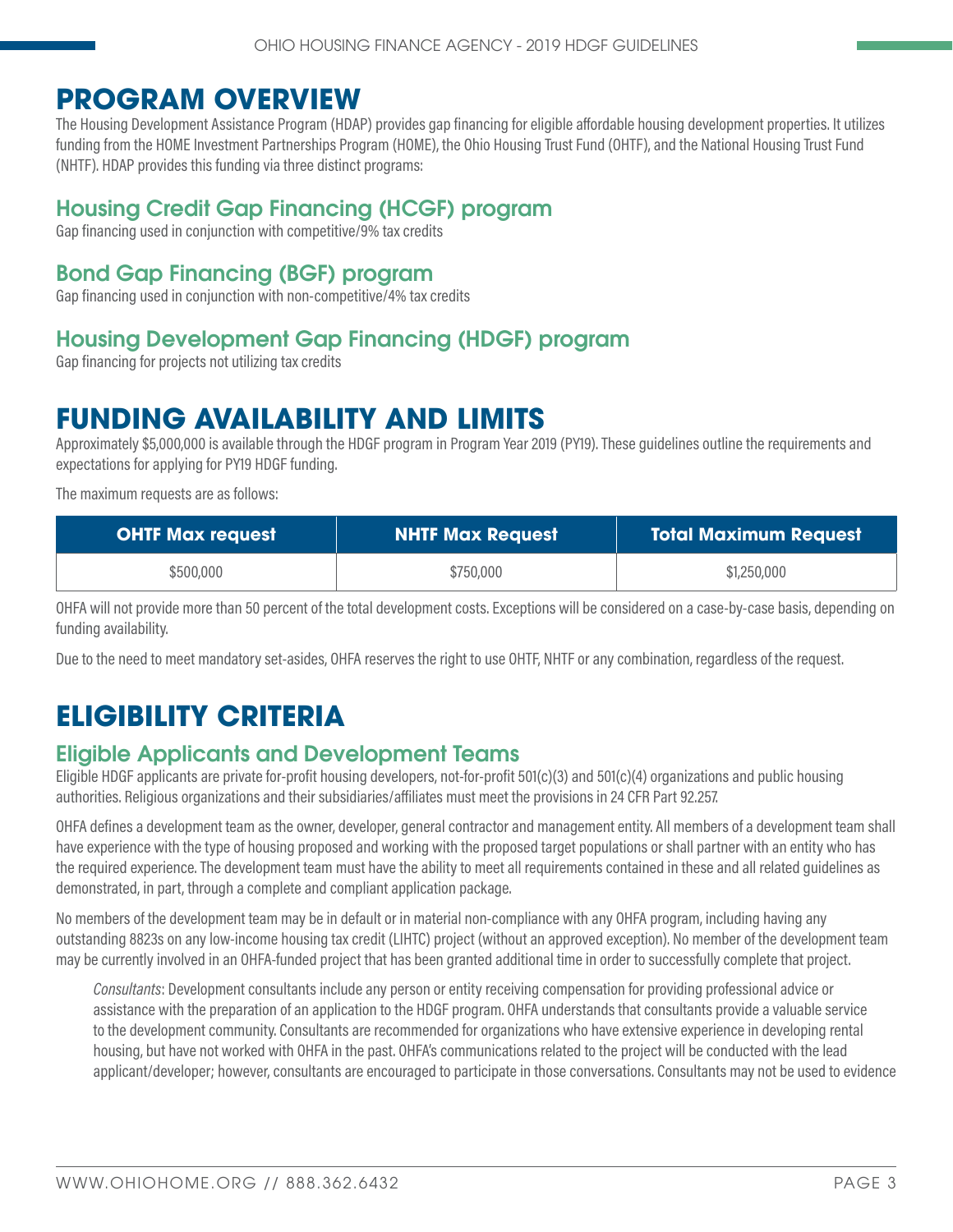<span id="page-3-0"></span>the required experience and/or capacity to develop or own rental housing. Applicants must partner with an experienced developer if they have no experience in developing affordable housing. OHFA may consider consultants co-developers and hold them responsible for the overall success of the development depending on their level of contribution to the project.

OHFA requires all applicants to contract with a qualified construction management company to evaluate the progress and quality of construction and provide written reports to OHFA. Exceptions will be considered if oversight is being provided by another lender/entity approved by OHFA, and that entity agrees to share their reports with OHFA.

# Eligible Uses of Funds

Funds may be used for non-related party acquisition, hard costs associated with new construction or rehabilitation, and developer fees associated with the proposed development.

Funds may not be used for costs associated with development of market-rate housing, commercial spaces and/or stand-alone community buildings or management offices.

Development budget line items that are HDGF-eligible are identified in the Gap Financing Application.

# Eligible Development Types

Eligible developments create new affordable rental housing opportunities or preserve existing affordable housing communities consisting of four to 24 units. Exceptions to the maximum number of units will be considered on a case-by-case basis with compelling justification.

# Ineligible Development Types

Ineligible developments include the following:

- Residential care/assisted living/memory care facilities
- Projects that received a prior HDAP award. OHFA will consider exceptions to this requirement.
- Projects that include or constitute Single-Room Occupancy (SRO) housing, congregate housing, group homes, shared housing or cooperative housing as defined by HUD in Chapter 17 of the HUD Housing Choice Voucher Program Guidebook
- Projects that require residents to occupy the unit with another person (roommate)
- Projects that will not result in a certification of residential occupancy by the local government or project architect
- Hospitals, nursing homes, sanitariums, life care facilities, retirement homes (if providing significant services other than housing are mandatory for residents), employer housing, mobile homes and student housing
- Projects that include for-sale homes that are currently under construction or that were recently approved for LIHTCs or are currently within a LIHTC compliance period
- HUD Section 9 developments not converting to Project-Based Rental Assistance
- Projects that have received an award of LIHTC. Exceptions will be considered on a case-by-case basis with compelling justification.

OHFA may provide additional information regarding eligibility in the Gap Financing Application.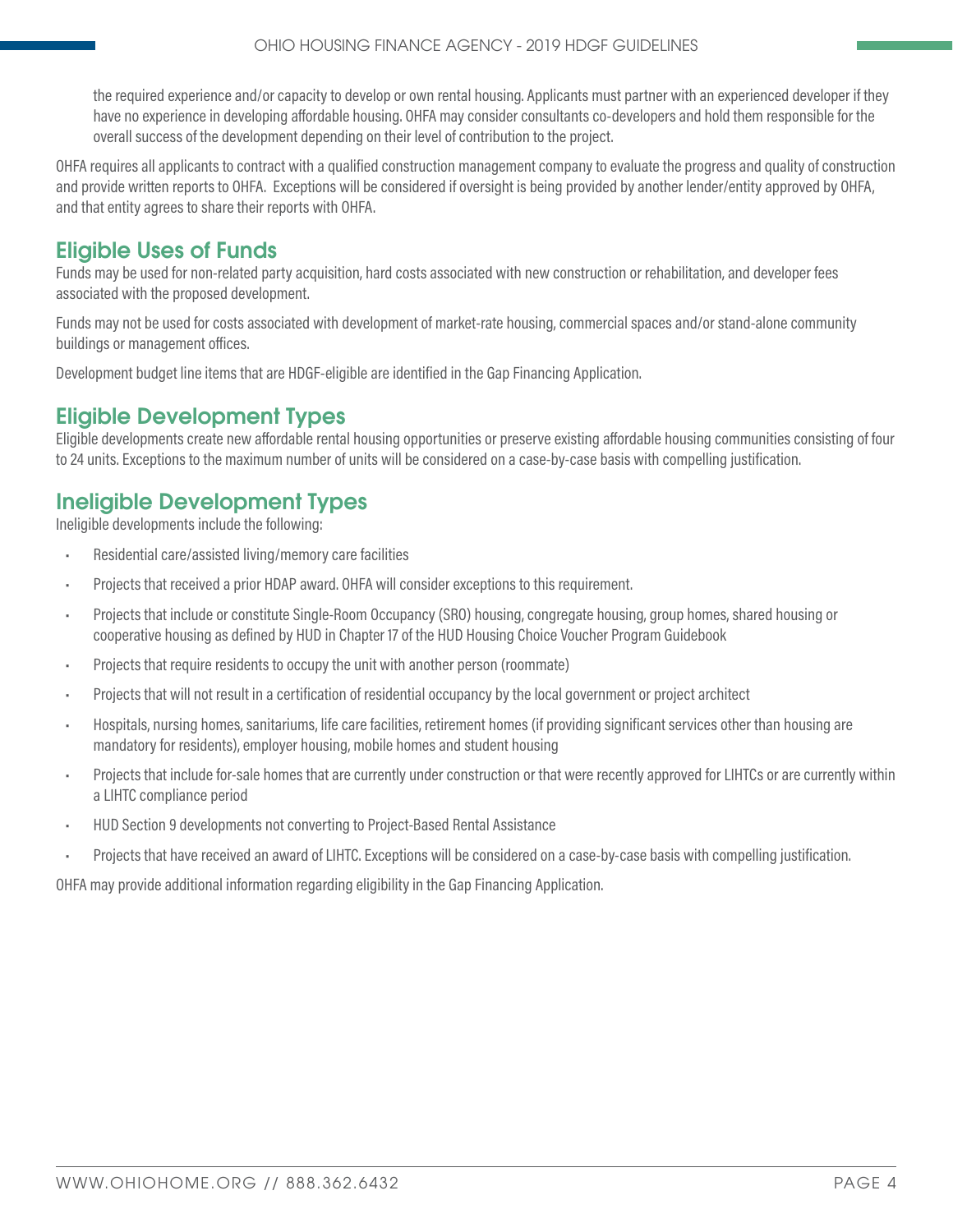# <span id="page-4-0"></span>**PROGRAM CALENDAR**

| <b>HDGF Calendar</b>     |                                                                             |  |
|--------------------------|-----------------------------------------------------------------------------|--|
| March 21, 2019           | Release of HDGF Guidelines                                                  |  |
| May 1, 2019              | First date OHFA will accept an Intent to Apply and Exception Requests       |  |
| August 1, 2019           | Last date OHFA will accept an Intent to Apply                               |  |
| 90 days after invitation | Application package due                                                     |  |
| November 2019            | Last date OHFA will accept Application packages from those invited to apply |  |
| February-May 2020        | <b>Multifamily Committee Meeting/Presentation</b>                           |  |
| February-May 2020        | <b>OHFA Board Decision</b>                                                  |  |

Deviation from the above noted timeline may result in the application being removed from consideration.

# Application Deadline

OHFA will accept applications as noted in the Calendar above or until all resources have been committed, whichever occurs first. Once received, an application will be assigned to an OHFA Analyst for review. If the application substantially meets OHFA's program and underwriting requirements, the applicant will have the opportunity to correct any minor deficiencies before being invited to submit a full application.

Applications that do not meet OHFA's program and underwriting requirements will be rejected. OHFA reserves the right to schedule a meeting with the applicant to determine whether or not additional training and technical assistance will allow the project to be successful.

Applications will be reviewed as they are received. Weekly updates will be posted to OHFA's website describing applications that have been invited to move forward, the amount of funds that have been reserved, and how much funding remains available. The application window will close on August 1, 2019 or after all funds have been reserved. At that time, OHFA will release formal notification that no additional applications will be accepted. Funds not awarded through the HDGF program will be shifted to the BGF program.

# Fees

OHFA will assess the following non-refundable fees. Fees must be submitted with the respective item, as noted below.

| <i>Item</i>                              | Fee                     |
|------------------------------------------|-------------------------|
| Notice of Intent to Apply                | \$250                   |
| <b>Application Fee</b>                   | \$500 per application   |
| <b>NHTF Application Fee</b>              | \$3,000 per application |
| Amendments to a Funding Agreement        | \$500 per request       |
| <b>Extensions of a Funding Agreement</b> | \$500 per extension     |

# Training and Technical Assistance

Training and technical assistance will be available to all applicants invited to submit a full application. Potential applicants must have completed the Gap Financing Application to the greatest extent possible prior to requesting training and technical assistance. Analysts will be able to assist potential applicants by answering questions about the Gap Financing Application, troubleshooting errors and providing clarification on requirements.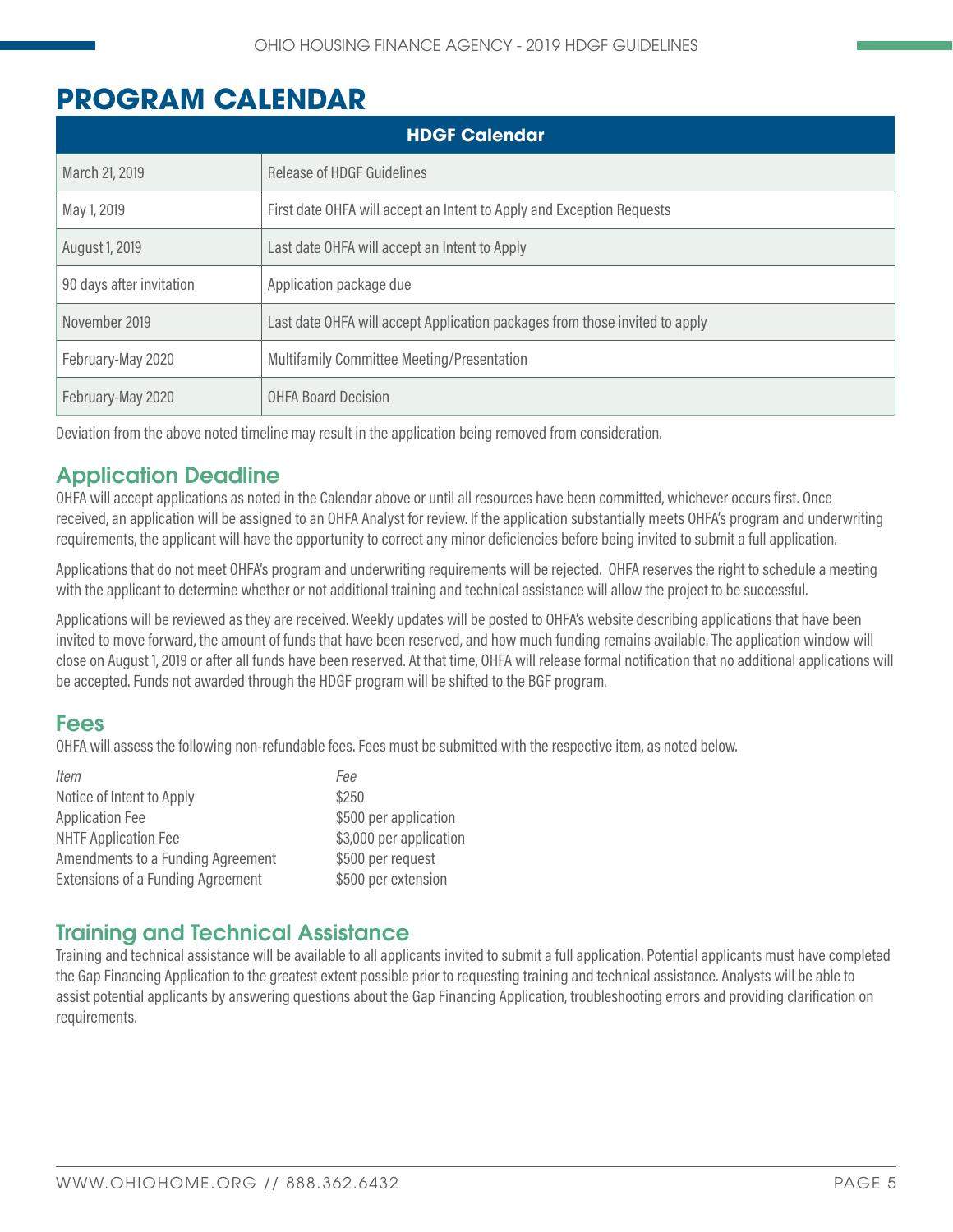# <span id="page-5-0"></span>**GENERAL POLICIES**

# Domestic Violence Protection and Prevention

In conformity with the Violence Against Women's Act (VAWA) of 2013, an applicant for or tenant of housing assisted under the HDAP program may not be denied admission to, denied assistance under, terminated from participation in or evicted from the housing on the basis that the applicant or tenant is or has been a victim of domestic violence, dating violence, sexual assault or stalking, if the applicant or tenant otherwise qualifies for admission, assistance, participation or occupancy. An incident of domestic violence, dating violence, sexual assault or stalking shall not be considered a lease violation by the victim, nor shall it be considered good cause for an eviction. If a tenant who is a victim requests an early lease termination, lease bifurcation from the abuser or transfer to another unit because she/he is in danger, a HDAP owner/manager shall make every effort to comply with the request and shall not penalize the tenant. Please also see the **[Quid Pro Quo and Hostile Environment](https://www.federalregister.gov/documents/2016/09/14/2016-21868/quid-pro-quo-and-hostile-environment-harassment-and-liability-for-discriminatory-housing-practices)  [Harassment and Liability for Discriminatory Housing Practices under the Fair Housing Act](https://www.federalregister.gov/documents/2016/09/14/2016-21868/quid-pro-quo-and-hostile-environment-harassment-and-liability-for-discriminatory-housing-practices)** final rule from HUD for further information.

Each HDAP owner/manager shall have an emergency transfer policy for victims seeking safety, which incorporates reasonable confidentiality measures to ensure that the owner or manager does not disclose the location of the dwelling unit of a tenant to a person that commits an act of violence or stalking against the tenant. An owner, manager or landlord may request documentation from a victim before these protections are triggered. Any one of the following shall be considered adequate documentation: a letter or form signed by the victim; an affidavit or letter signed by a domestic violence service provider, attorney or medical/mental health professional who assisted the victim; or a court or administrative record. This submission shall be confidential.

# Fair Housing and Legal Requirements

The owner shall comply and ensure the project complies with all requirements of the federal Fair Housing Act, Ohio Revised Code Section 4112 and local fair housing requirements, as each may be amended. The owner shall itself ensure and shall ensure the project does not discriminate, as defined by 42 U.S.C. 3604, against any person because of sexual orientation or gender identity or expression.

It is the responsibility of the owner/developer/borrower and any of its employees, agents or sub-contractors, in doing business with OHFA, to adhere to and comply with all Federal Civil Rights legislation inclusive of the Fair Housing Laws, Section 504 of the Rehabilitation Act of 1973 and the Americans with Disabilities Act, as well as any state and local civil rights legislation and any required related codes and laws. Should OHFA not specify any requirements, such as design, it is nonetheless the owner's responsibility to be aware of and comply with all non-discrimination provisions relating to race, color, religion, sex, handicap, familial status and national origin. This includes design requirements for construction or rehabilitation, Equal Opportunity in regard to marketing and tenant selection and reasonable accommodation and modification for those tenants covered under the laws.

# Fraud, Waste and Abuse

Documented instances of fraud, waste or abuse may result in any action listed in the Penalties section and/or any other action OHFA deems necessary. If you believe a person or entity is attempting to or has committed fraud using one of OHFA's multifamily financing tools, please report the suspected activity on **[OHFA's website](http://ohiohome.org/ppd/fraud/PPD_Fraud.aspx)**. You will be contacted again only if it is necessary to complete the investigation.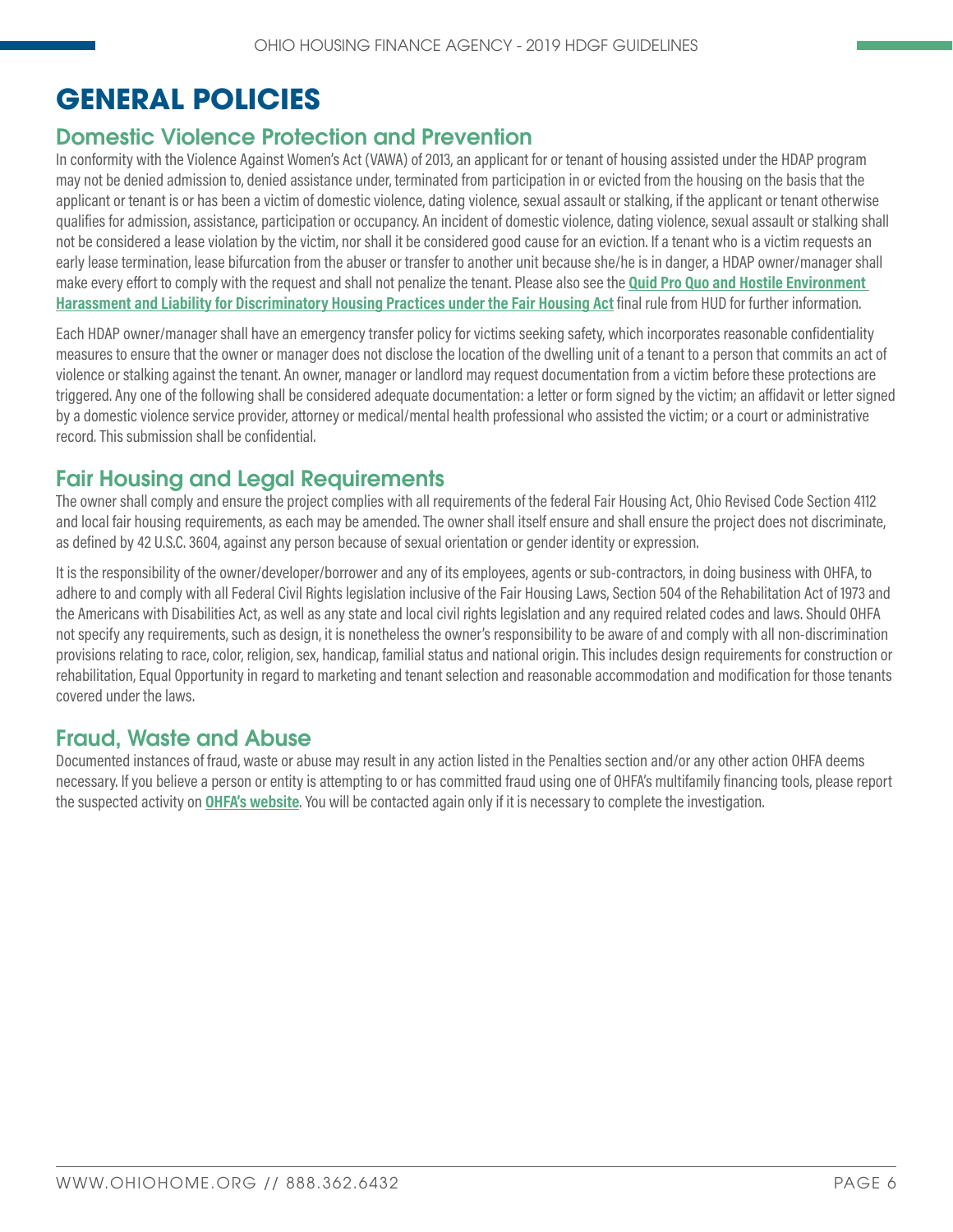# <span id="page-6-0"></span>**PROGRAM-SPECIFIC POLICIES**

In addition to the below items, all projects assisted through the HDGF program are subject to the requirements set forth in **[OHFA's Multifamily](http://ohiohome.org/ppd/documents/2018-2019-MF-UnderwritingGuidelines.pdf)  [Underwriting & Implementation Guidelines](http://ohiohome.org/ppd/documents/2018-2019-MF-UnderwritingGuidelines.pdf)**.

# Cost Containment

At OHFA's discretion, any application that it deems as high-cost may be identified for further cost scrutiny. OHFA reserves the right to request additional information, supporting documentation or justification for any cost. OHFA further reserves the right to reject any application it deems excessively costly. Generally, projects should not exceed the limits in the chart below; however, OHFA will consider exceptions.

| Development Type        | <b>TDC Per Unit</b> | <b>TDC Per Gross Square Foot</b> |
|-------------------------|---------------------|----------------------------------|
| <b>New Construction</b> | \$200,000           | \$201                            |
| <b>Rehabilitation</b>   | \$155,000           | \$148                            |

# Construction and Design Requirements

All projects shall conform to the **[OHFA Design & Architectural Standards](http://ohiohome.org/ppd/documents/2018-2019-ArchitecturalStandards.pdf)**. For developments involving rehabilitation of existing units, applicants will be further required to meet the **[Residential Rehabilitation Standards](https://www.development.ohio.gov/files/cs/Residential Rehabilitation Standards and Commentary October 2014.pdf)** maintained by the Ohio Development Services Agency (ODSA). The proposed scope of work will also be evaluated to determine whether rehabilitation will ensure 30-year sustainability.

# Detrimental Land Uses

Developments shall not be sited adjacent to or in close proximity to any detrimental land use that impairs a resident's proper use of the residence. Detrimental land uses will be those deemed at OHFA's sole discretion and verified by completion of a site visit.

# Environmental Review

Projects are not permitted to begin construction prior to the completion of the environmental review process and the issuance of a funding agreement. Projects that do begin any construction or construction-related activity (other than obtaining site control) prior to the issuance of a funding agreement and receipt of all appropriate clearances, at a minimum, will be subject to the following penalty:

- *• OHTF-funded projects*: The project may request to keep the award of funds. The recipient must provide a letter detailing the reasons why construction began prior to the completion of the environmental review process. The applicant must detail what measures will be taken to ensure this does not happen with future projects and request that OHFA not rescind the OHTF award. If approved by OHFA, the recipient will not be able to draw HDGF funds until construction has been completed.
- *• NHTF-funded projects*: The funding agreement will be rescinded. OHFA cannot guarantee the availability of other funds to fill the gap.

Regardless of the funding source, OHFA reserves the right to take further action if the recipient violates this restriction on future projects, or has violated this restriction on prior projects.

# Lead-Based Paint Strategy

All projects originally constructed prior to 1978 must adhere to the Lead-Based Paint Guidelines (found in the annual Ohio Consolidated Plan) maintained by ODSA. Such projects must submit a lead-based paint strategy that includes the following:

- Whether or not the properties have been tested for lead-based paint.
- If the units/buildings have been tested, describe the test results. If the project has not been tested, describe how an estimated cost for testing was derived, and confirm that these costs were incorporated in the project's development budget.
- Describe how the cost of treating lead-based paint will be covered by the project budget, and how the cost to treat it was estimated.
- Describe the availability of licensed lead testers, contractors and workers in the area. If there is a shortage of licensed personnel, describe how that might that impact the construction of the project, including timeline. Also describe what strategies will be used to find licensed personnel.

For ODSA's Lead-Based Paint Guidelines, please contact the Office of Community Development (OCD) at ODSA.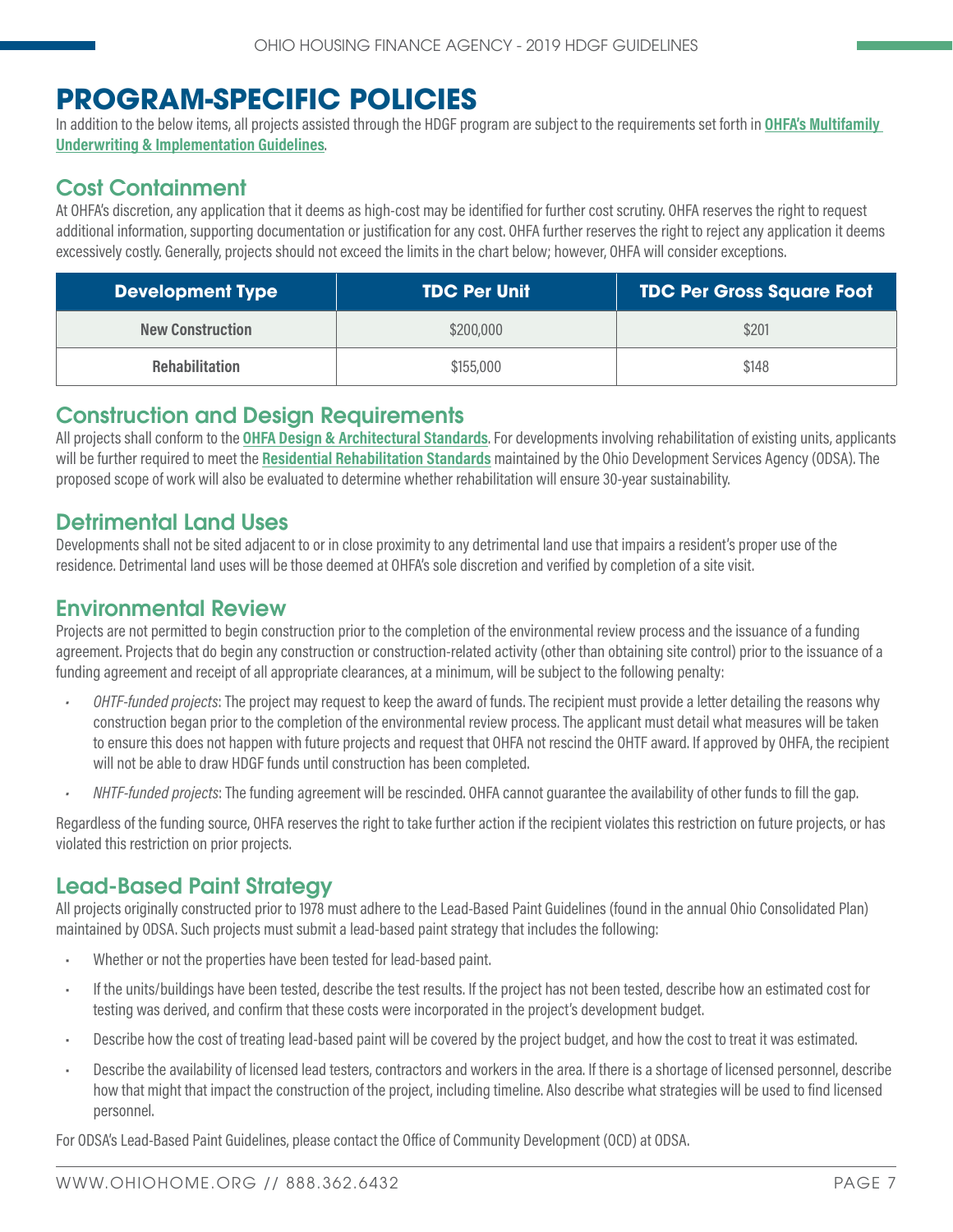# <span id="page-7-0"></span>Green Standards

All applications shall meet the minimum design requirements, including green standards, set forth in the **[OHFA Design & Architectural](http://ohiohome.org/ppd/documents/2018-2019-ArchitecturalStandards.pdf)  [Standards](http://ohiohome.org/ppd/documents/2018-2019-ArchitecturalStandards.pdf)**. Evidence of final certification from a HERS rater or otherwise qualified licensed professional must be submitted with the required Closeout documentation. Exceptions will be considered with compelling justification.

# Scattered Site Definition and Requirements

A development qualifies as scattered site if there are 10 or more sites and 50 percent or fewer of those sites are contiguous. All sites represented in the application must be within the boundaries of a single Primary Market Area (PMA).

# Wage Rate Compliance

Funding from OHTF and NHTF may be subject to Ohio's Residential Prevailing Wage Rates as detailed in **[ORC 176.05](http://codes.ohio.gov/orc/176.05)**. Applicants are encouraged to review these requirements and, if necessary, contact the Bureau of Wage & Hour Administration within the **[Ohio Department of Commerce,](https://www.com.ohio.gov/dico/default.aspx)  [Division of Industrial Compliance](https://www.com.ohio.gov/dico/default.aspx)** for a determination. OHFA reserves the right to require developers who have not had experience in Wage Rate Compliance to partner with an experienced developer or to identify an experienced consultant.

# Rent Restrictions

OHFA defines affordable as affordable to and occupied by households at or below 80 percent AMI. All developments must commit to the following rent restriction(s), based on the location and funding source of the proposed project.

- All projects that include OHTF funding must meet the following rent restrictions:
	- HUD Participating Jurisdiction: A minimum of 40 percent of the affordable units must be affordable to households with incomes at or below 50 percent of AMI; or
	- Non-HUD Participating Jurisdiction: A minimum of 35 percent of the affordable units must be affordable to households with incomes at or below 50 percent of AMI. *AND*
	- All projects will be required to include units that meet HUD's High and Low HOME Rent Requirements (see Exhibits for additional instruction).
- 2. All projects that include NHTF funding must commit to the rent restriction below, as set forth in the current NHTF Allocation Plan, which is the greater of:
	- 10% of the affordable units must be both affordable to and occupied by households at or below 30% AMI; or
	- 5 units which are both affordable to and occupied by households at or below 30% AMI.

Developments utilizing both OHTF and NHTF funding must incorporate the rent restrictions for each funding type without overlap.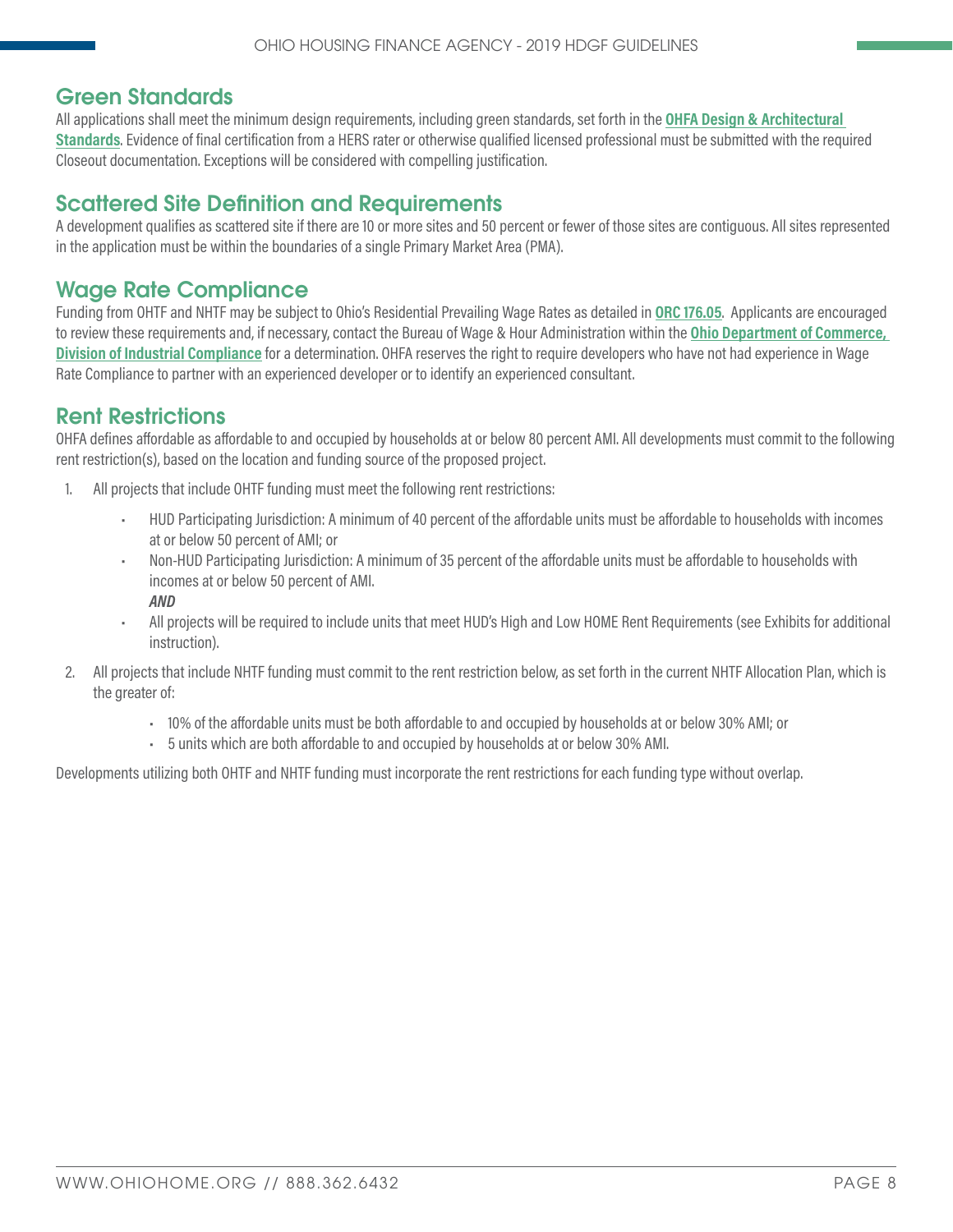# <span id="page-8-0"></span>**FINANCING TERMS**

The following requirements will apply to each award type:

# OHTF Loans:

- Two percent interest will be charged unless otherwise agreed to by OHFA based on cash flow.
- Loan will mature at the end of the affordability period, which is defined as 30 years.
- Collateral will be a subordinate mortgage. OHFA must be in second or shared-second lien position unless otherwise agreed to by OHFA based upon good cause and sufficient supporting documentation.
- For Section 8 projects participating in the Mark-to-Market program, OHFA will require collateral in the portion of the owner's position to the extent that the HDGF assistance is used to fund the owner's 20 percent up-front rehabilitation contribution required by the Mark-to-Market program.
- Payments will be based on a percentage of the cash flow as defined by OHFA. If loan payments flow from a third party to the HDGF recipient, they will be excluded from cash flow analysis provided they are transferred to OHFA in full. Any remaining balance on the HDGF loan will be due as a balloon payment at the end of the term or upon sale, whichever is first. On a case-by-case basis, OHFA may agree to subordinate to other government investors and accept payments consistent with their terms.
- Loan interest will accrue and repayment obligations will start following the closeout of the project, regardless of the Placed-in-Service date. Closeout means the HDGF recipient leased the assisted units, provided the appropriate documentation to OHFA, and OHFA has approved the documentation as evidenced by a closeout letter from the Analyst.

# **OHTF Grants:**

Grants must be requested by the applicant, including Permanent Supportive Housing applicants, and are available only if all the following conditions are met:

- The eligible applicant is the controlling general partner and is a  $501(c)(3)$  or  $501(c)(4)$  entity;
- At least 20 percent of the units in the development will be occupied by and affordable to households at or below 35 percent of AMI;
- The recipient treats the funds as a grant for tax purposes; and
- The recipient does not loan the funds to the development, but treats it as a grant or capital contribution.

### NHTF Loans:

NHTF awards are structured as a deferred loan with payment due on sale. The mandatory rental affordability period and the loan term are a minimum of 30 years. The interest rate is 0.00 percent. Additional requirements are set forth in HUD's Interim Rule at 24 CFR Parts 91 and 93 and Interim Rule FR-5246-I-03.

# **PENALTIES**

Violations of the requirements set forth in these guidelines, missed deadlines, failure to honor commitments made in the application process or other instances of noncompliance with OHFA requirements may result in any or all of the following non-exhaustive sanctions:

- Refusal to increase, amend or otherwise alter awards;
- Removal of application from consideration;
- Cancellation or reduction of the funding award or reservation(s);
- Recapture of resources;
- Removal from a position of Good Partnership;
- Reduction in the developer fee in an amount to be determined by OHFA;
- Monetary fees;
- Permanent or temporary prohibition from participation in OHFA funding programs;
- Referral to law enforcement for criminal and/or civil prosecution; and/or
- Other remedies as OHFA deems necessary.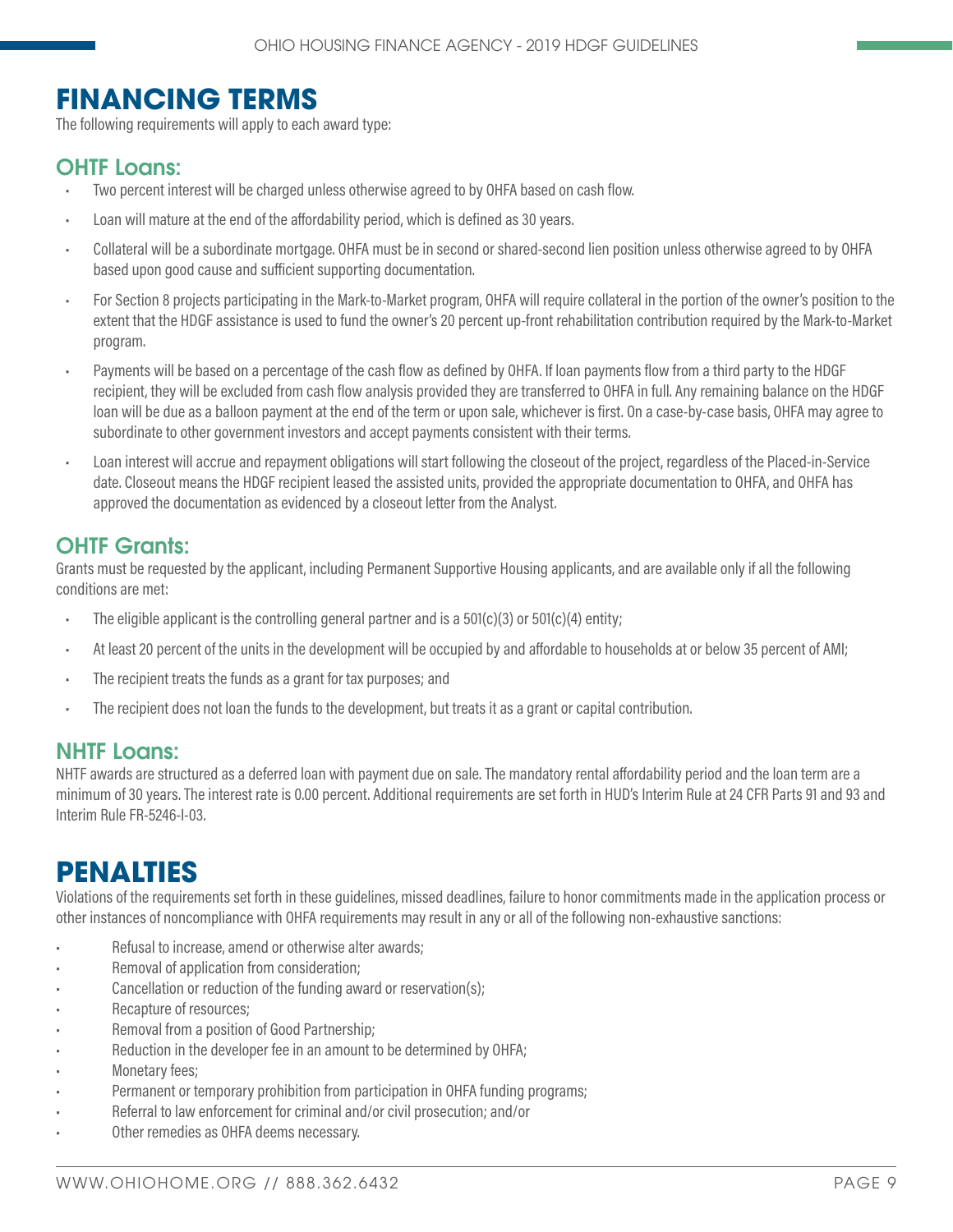# <span id="page-9-0"></span>**PROJECT STAGES**

Those considering applying to the HDGF program should be aware of the various stages an application/project will move through. These stages include, but are not limited to:

- 1. Notice of Intent to Apply/Exception Requests
- 2. Application Submission
- 3. Review and Approval
- 4. HDGF Closing
- 5. Construction and Project Administration
- 6. Placed in Service/Compliance Next Steps Meeting
- 7. Compliance Monitoring

A list of Submission Requirements for both the Notice of Intent to Apply and the Full Application can be found on pages 23-28.

### 1. Notice of Intent to Apply

The Notice of Intent to Apply may be submitted at any time; however, it must be submitted at least thirty days prior to the submission of a full application package. The Notice of Intent to Apply includes the following items, submitted on a compact disc:

- 1. Completed Gap Financing Application (GFA) without attachments/supporting documentation;
- 2. Resumes, Organizational Charts, and any other information detailing Experience and Capacity;
- 3. Exception Requests, if applicable; and
- 4. Site Information, including a detailed map clearly depicting the physical location of the site, the nearest intersection, and all roads leading to the site.

OHFA will review the information provided to determine whether or not the proposed project is consistent with the program requirements and the development team has the necessary experience and capacity to participate in the program.

If OHFA determines these criteria have been met, the applicant will receive written confirmation that funds have been reserved and they may submit a full application. The correspondence will identify the name of the assigned OHFA Development Analyst as well as the deadline for submission of the full application package. The applicant will be offered the opportunity to participate in a Development Next Steps Meeting.

If OHFA determines the submission substantially meets the program requirements but has errors or minor omissions that need clarification, the applicant will be required to attend a meeting with OHFA staff to discuss the project. If, after the meeting, OHFA determines the issues can be resolved, OHFA will provide written confirmation that funds have been reserved and invite the applicant to submit a full application package. The correspondence will identify the name of the assigned OHFA Development Analyst as well as the deadline for submission of the full application package. The applicant will be offered the opportunity to participate in a Development Next Steps Meeting.

Applicants who have never worked with OHFA on prior projects will be required to participate in a Development Next Steps Meeting.

Applicants whose submission is substantially incomplete to the extent OHFA cannot complete a preliminary underwrite or determine whether or not the project meets program requirements will receive written confirmation that they will not be invited to submit a full application package. The correspondence will provide detail explaining OHFA's decision and the applicant will be given the opportunity to meet with OHFA staff to discuss ways in which the application may be improved.

#### *Exception Requests*

Exception requests are to be submitted with the Notice of Intent to Apply using the **[OHFA Exception Request Form](http://ohiohome.org/ppd/documents/ExceptionRequestForm.docx)**. Exceptions will be considered only for those items specifically allowed on the Exception Request Form.

### 2. Application Submission

Once the applicant receives written confirmation that HDGF funds have been reserved, they are able to submit a full application package. All applicants shall submit the documents as detailed in these guidelines and the Gap Financing Application. Submissions must be on a compact disc, organized and formatted according to the index specified in the Gap Financing Application. Applications must be complete and consistent with all supporting documentation. OHFA may remove any application that is incomplete, inconsistent and/or illegible from further consideration.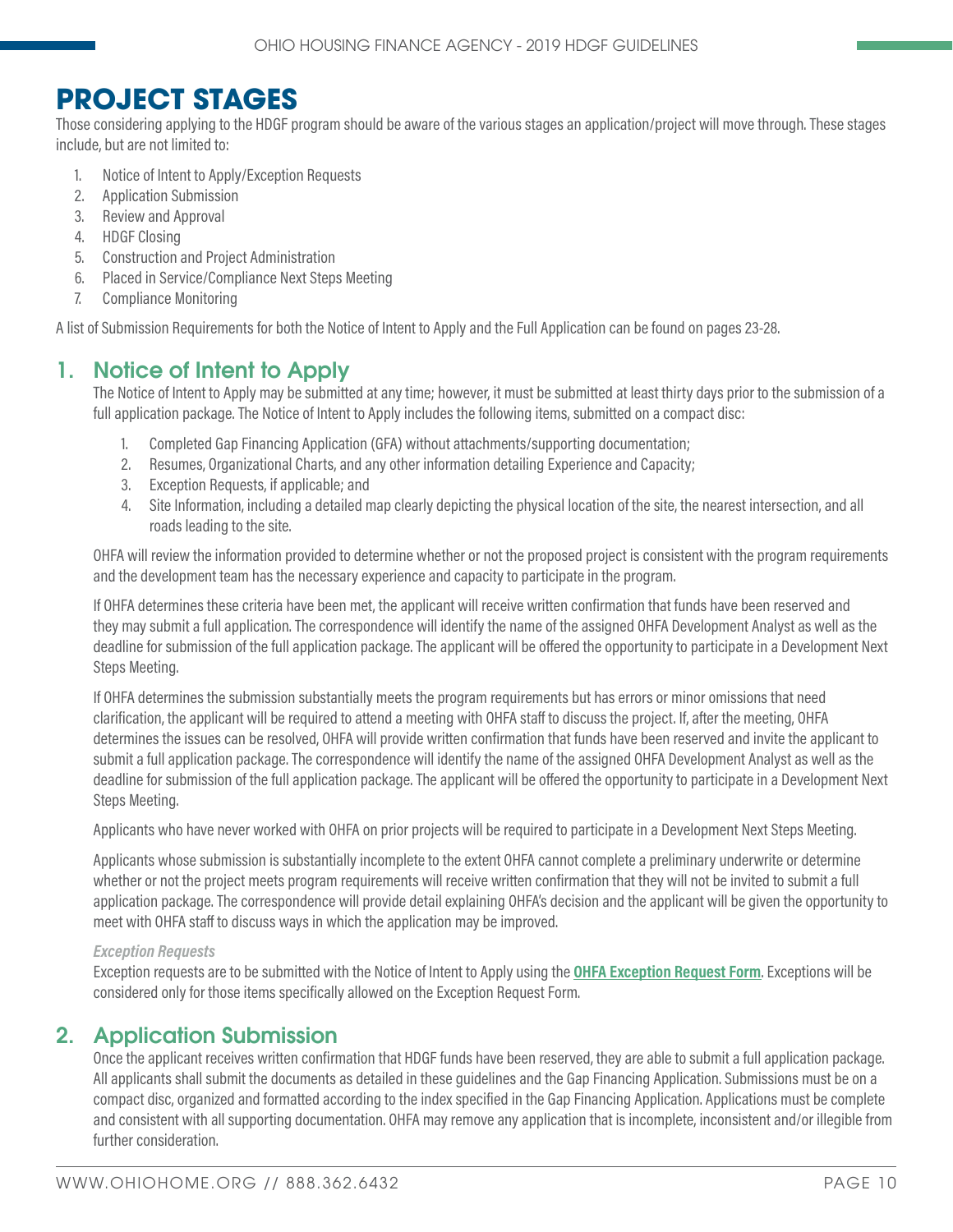The completed application package, including required supporting documentation, must be submitted to:

Ohio Housing Finance Agency Office of Planning, Preservation & Development Operations Manager 57 East Main Street Columbus, Ohio 43215

A full application package must include the following:

#### **Application Fee**

Refer to Fees section for detail.

#### **Gap Financing Application (GFA)**

The GFA must be complete, including the NHTF Workbook and the Program Certification.

#### **Appraisal**

An As-Is Appraisal, completed in accordance with the Appraisal Requirements as outlined in the **[Multifamily Underwriting and](http://ohiohome.org/ppd/documents/2018-2019-MF-UnderwritingGuidelines.pdf)  [Implementation Guidelines](http://ohiohome.org/ppd/documents/2018-2019-MF-UnderwritingGuidelines.pdf)**, for all development site(s) represented in the application. Developments that do not identify any acquisition costs in the development budget are exempted from this requirement.

#### **Architectural Documentation- 80% Plans, DCFA and Architectural Certification**

Requirements for architectural submissions are outlined in the **[Design & Architectural Standards](http://ohiohome.org/ppd/documents/2018-2019-ArchitecturalStandards.pdf)**. All architectural plans must be approved by the OHFA Architect in accordance with the requirements set forth in the above standards. OHFA reserves the right to require modifications to architectural plans.

The Architectural Certification must be printed and signed. A PDF must be included with the application submission.

#### **Articles of Incorporation** (nonprofits only)

Nonprofit Articles of Incorporation, including evidence of 501(c)(3) or (c)(4) status, as appropriate.

#### **Audited Financial Statements** (existing units only)

If the project includes existing units under the same ownership and/or management, the applicant must provide audited financial statements for the existing project. The audited financial statements may not be in an audit portfolio with other properties; however, OHFA will consider exceptions to this requirement. If awarded HDGF funds, all future audited financial statements shall be for the development alone and not as part of a portfolio.

#### **Authorization to Release Tax Information**

The **[Authorization to Release Tax Information Form](http://ohiohome.org/ppd/documents/TaxReleaseAuthorization.pdf)** is required for all general partners. OHFA will use this information to determine if an entity with ownership interest in the development has outstanding tax liens with the state of Ohio.

#### **Board Resolution** (nonprofits only)

If the applicant is a nonprofit, the application package must include a board resolution authorizing an application for HDGF resources. The resolution must authorize the application for HDGF, must specify the amount of the request and must identify the individuals authorized to execute legal documents on behalf of the nonprofit.

#### **Capital Needs Assessment and Scope of Work** (existing units only)

Applications for the rehabilitation of existing housing units or adaptive reuse of buildings not originally constructed as housing must submit a **[Capital Needs Assessment and Scope of Work](http://ohiohome.org/ppd/documents/2018-2019-MF-UnderwritingGuidelines.pdf)** for all buildings. The assessment must conform to the Physical Capital Needs Assessment Standards contained in the Multifamily Underwriting & Implementation Guidelines. OHFA will use this assessment to determine whether the costs indicated in the application are appropriate for the level of rehabilitation required.

#### **Changes from Intent to Apply**

OHFA must approve any changes made to the project after the Intent to Apply has been reviewed and funds have been reserved. These changes must be detailed in narrative form and submitted with the full application package. Substantive changes may include, but are not limited to, changes in ownership or development team, design, construction or configuration, site(s) (excluding scattered site developments), changes to targeted populations including special needs populations and any item affecting competitive scoring. Such changes may be permitted only at OHFA's discretion.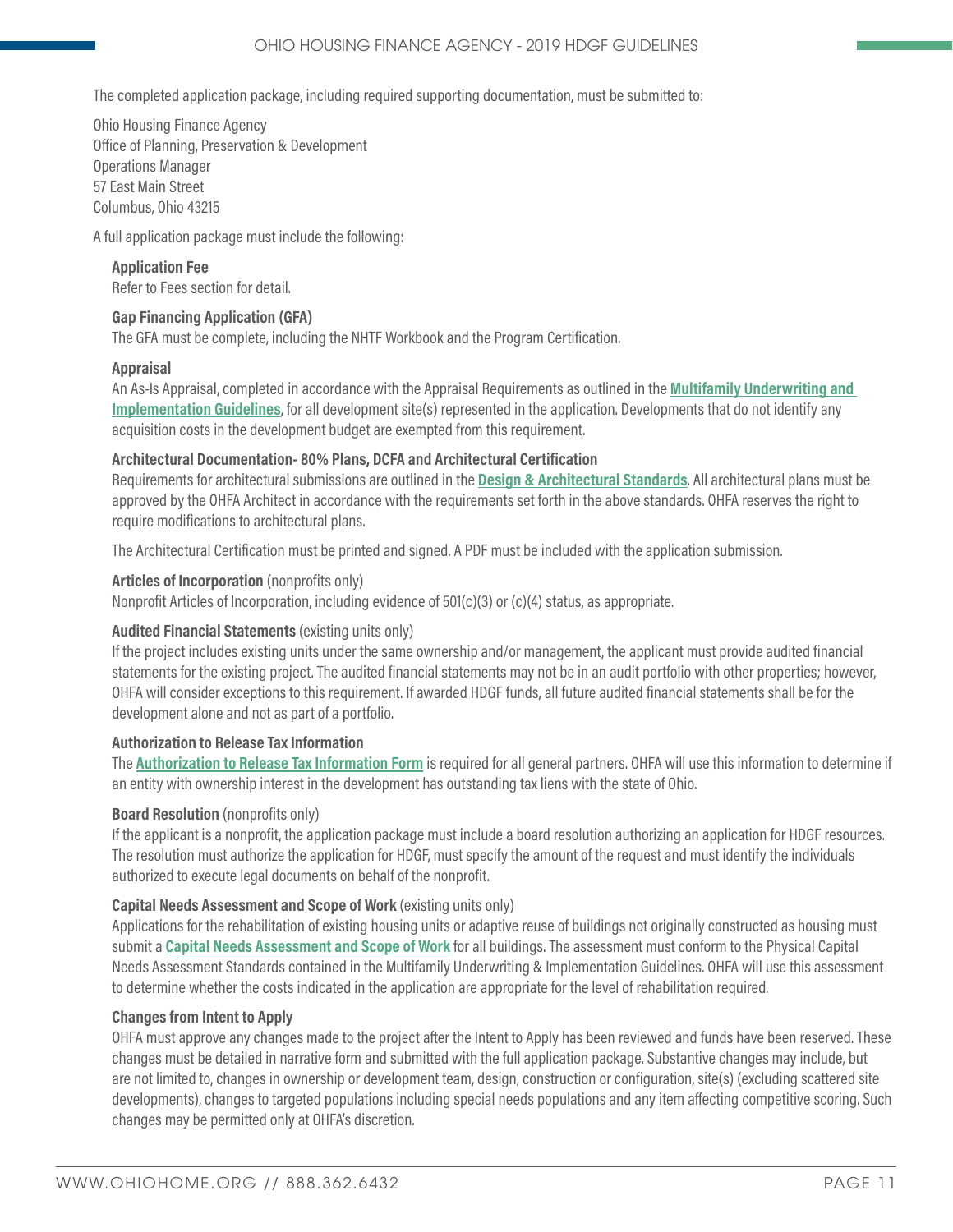Applicants may submit this narrative prior to submitting the application. This will allow applicants time to review options in the event OHFA does not approve a proposed change.

#### **Community Outreach**

The application shall include both a Community Outreach Plan and documentation or other evidence that it was completed. The Community Outreach Plan and its exhibits must include the following clearly labeled components:

- List of Stakeholders Notified: Stakeholders notified must include, but are not limited to, residents, businesses, local elected officials, police and fire departments, community development corporations and/or nonprofit community organizations.
- Method of Notification and Copies of all Materials: Identify the method(s) of notification used, and provide copies of materials provided via the notification. Examples include written notices placed or published, materials including any sign-in sheets from any public meetings, and support or opposition letters from community groups or contacts established through the outreach process.
	- OHFA recommends the notification method include posting notices in libraries or other public spaces where residents or potential residents may frequent, public meetings, design charrettes and/or notices in local papers and social media.
- Results of Stakeholder Involvement: The applicant shall provide a description of stakeholder feedback received, as well as how the stakeholder feedback was analyzed and in what ways it impacted project characteristics and features.

#### **Conditional Financial Commitments**

All non-OHFA sources of debt and equity, including any project-based rental subsidies, must be evidenced by a conditional commitment letter or other acceptable documentation in lieu of a commitment. All commitment letters must indicate the following:

- Loan or grant amount:
- Loan term and amortization schedule/term (and/or payment requirements);
- Interest rate;
- Fees associated with the loan or grant;
- Reserve requirements; and
- Lien position of the loan.

If a loan or grant was applied for or will be applied for from a competitive source (e.g., city HOME funds, Federal Home Loan Bank), the commitment letter must also acknowledge funds were applied for or verify that a funding round is approaching. The letter should detail the amount of funds requested and the timing for funding decisions. Applicants must provide evidence of an alternative plan to fill the funding gap if unsuccessful in any non-OHFA competitive funding program.

If an existing loan will be assumed or restructured, the applicant must provide supporting documentation detailing the terms and conditions of any assumed or restructured debt including the current outstanding balance.

#### **Development Team Consultant Statement**

Applicants must provide a statement regarding the development consultant(s) that includes:

- Their credentials and development experience;
- Their role in the project;
- Scope of their authority to negotiate for and bind the development team; and
- A summary of all projects they are currently advising and the scope of those agreements.

#### **Exception Requests**

Applicants must submit copies of any exception requests approved by OHFA.

#### **Evidence of Site Control**

If the current owner is the applicant, the application shall include copies of the executed and recorded deed(s) at the time of application.

If the current owner is not the applicant, then evidence of site control must be submitted. Acceptable forms of site control include, but are not limited to, a purchase contract, a purchase option or a lease option for a minimum term of 35 years. With respect to option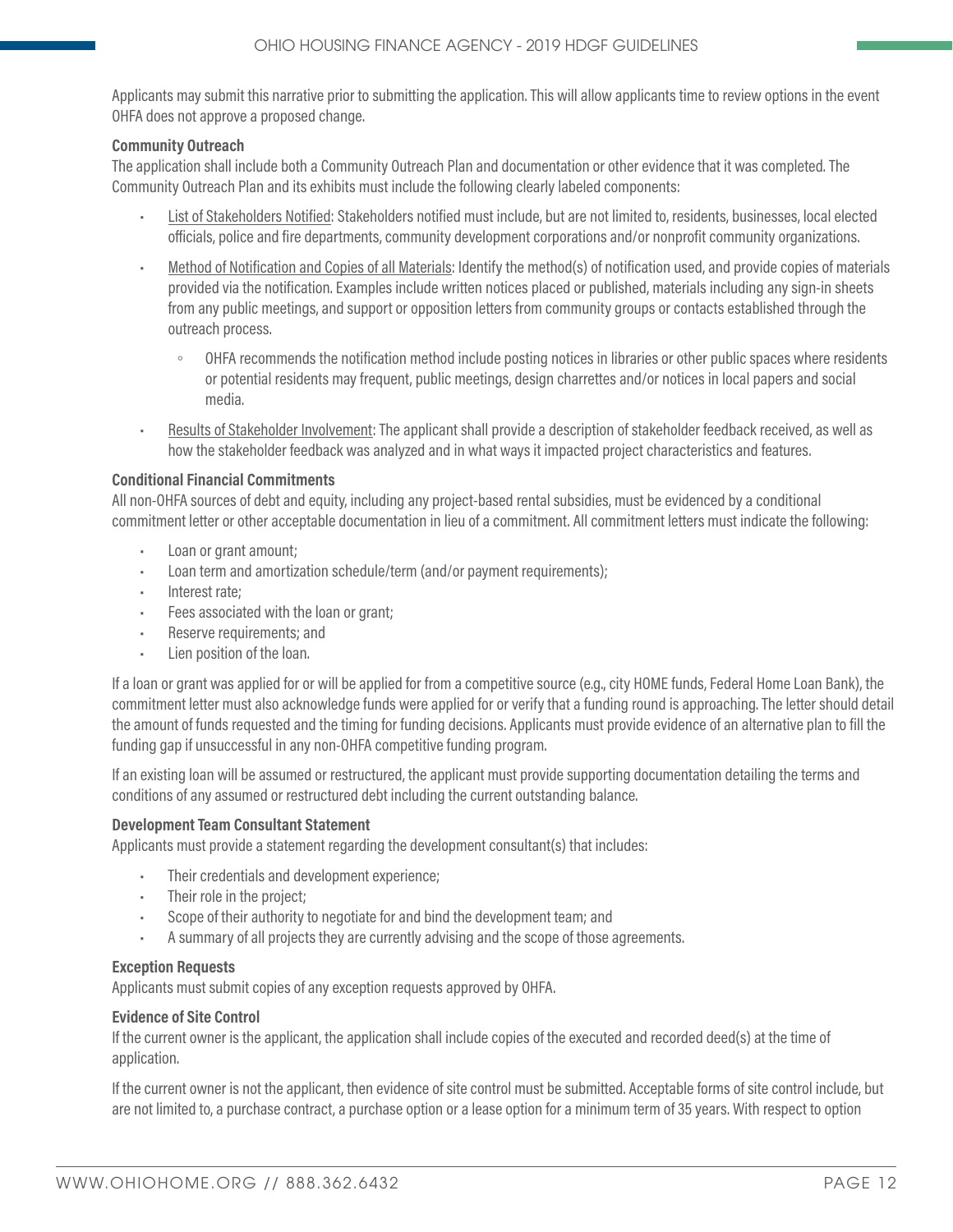agreements, the application must include evidence of the agreement to purchase the property within a specified time period. Evidence of site control may not expire until June 30, 2020 or other date approved by OHFA.

If parcels will be acquired from a city land bank, a copy of the final city council resolution approving the transfer of all applicable sites may be submitted as evidence of site control. A copy of a city resolution, city council ordinance or contingent purchase agreement approving the legal description and transfer of all applicable sites, or a letter from a designated official approving the transfer will also be accepted. If parcels will be acquired from a county land bank, a letter from the board of control or a designated official approving the transfer of all applicable sites may be submitted as evidence of site control.

OHFA reserves the right to require additional documentation that evidences proper site control.

It is important to note that a reservation of funds provided following the Notice of Intent to Apply is site-specific. If the applicant cannot acquire the site, the reservation of funds or the funding agreement will be cancelled.

#### **Federal Tax Identification Number**

The application shall include evidence that a Federal Tax Identification Number (FTIN) has been obtained for the ownership entity.

#### **Lead-Based Paint Strategy**

The application shall include a Lead-Based Paint Strategy as detailed in the Program-specific Policies section.

#### **Legal Description**

The application shall include a legal description in Microsoft Word format of each parcel that will be included in the development. The description(s) shall include the street address and permanent parcel number of each parcel.

#### Letter of Support (if applicable)

Any application for a project which provides rental units to persons with a developmental disability must include a written letter of support from the Ohio Department of Developmental Disabilities as well as from the County Board serving the area in which the project will be located.

Any application for a project which provides rental units to persons with severe and persistent mental illness must include a written letter of support from the Ohio Mental Health and Addiction Services Agency as well as from the County Board serving the area in which the project will be located.

#### **Market Study**

Market studies must be conducted by an OHFA-approved market study professional and updated or approved within 12 months of the relevant submission date. Applicants should refer to the Market Study Standards in the **[Multifamily Underwriting and](http://ohiohome.org/ppd/documents/2018-2019-MF-UnderwritingGuidelines.pdf)  [Implementation Guidelines](http://ohiohome.org/ppd/documents/2018-2019-MF-UnderwritingGuidelines.pdf)** for additional requirements.

Applications with 10 or fewer units may submit a written statement briefly summarizing market conditions in lieu of a formal market study. The statement shall be made by a third party not related to the development team, with significant knowledge of local market conditions including, but not limited to, a market study provider or a local government or social service organization serving the proposed population.

#### **Notification to Statewide Accessibility Groups** (new units only)

Applicants proposing new construction shall notify all accessibility groups in the same county as the development that accessible housing is being proposed. A list of accessibility groups is available on the **[OHFA website](https://ohiohome.org/ppd/data.aspx)**.

Applicants agree to accept referrals for prospective residents and consider design recommendations for the property. Copies of all correspondence between the applicant and accessibility groups shall be submitted to show compliance with these requirements. If requested by the accessibility group, the applicant shall provide the most current copy of the development's architectural plans prior to submitting the application.

Accessibility groups may report noncompliance with this requirement to OHFA at **[QAP@ohiohome.org](mailto:QAP%40ohiohome.org?subject=)**. OHFA reserves the right to impose any remedy identified in the Penalties section as a result of noncompliance.

#### **Phase I Environmental Site Assessment**

A Phase I Environmental Site Assessment (ESA) conducted in accordance with the most current ASTM standard and dated within six months of the application deadline is required. OHFA reserves the right to reject any sites indicated to have environmental problems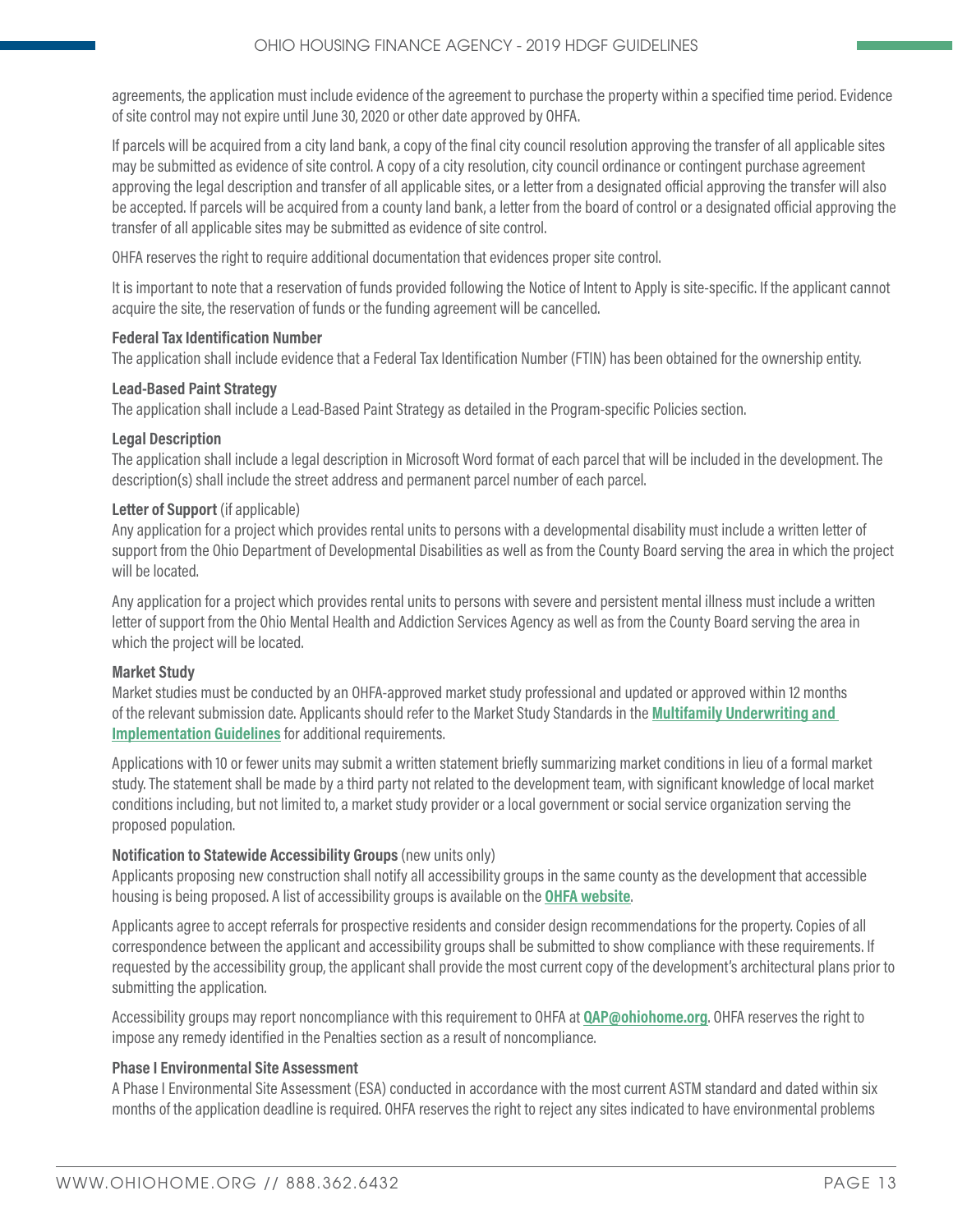or hazards. It is recommended that the Phase I ESA include any non-scope items that will be required as part of the OHTF and/or NHTF Environmental Reviews, if funded.

#### **Public Notification**

Applicants are encouraged to contact the appropriate local government officials prior to submitting an application to inform these parties of details concerning the proposed project. OHFA will accept public comments about applications at any time and will consider public comments during the review process.

The application shall include evidence that the public notification process for local elected officials was completed.

The applicant must notify, in writing, certain officials from:

- 1. The political jurisdiction(s) in which the development will be located; and
- 2. Any political jurisdiction whose boundaries are located within a one-half mile radius of the development's location.

The officials to be notified include:

- The chief executive officer and the clerk of the legislative body for any city or village (i.e. mayor and clerk of council);
- The clerk of the board of trustees for any township;
- The clerk of the board of commissioners for any county;
- State representative(s);
- State senator(s).

The applicant will use the **[OHFA letter template](https://ohiohome.org/ppd/documents/PublicNotificationTemplate.doc)** and include all information requested. The notification must state the applicant's intent to develop housing using OHFA funding. The notification must be in writing and sent via certified mail, return receipt requested. The application shall include a copy of the stamped post office receipt, return receipt not required, for certified mail and copies of notification letters.

Scattered site developments must complete the public notification process for all sites represented in the application. If awarded funds, this requirement must be completed again for all sites represented in the application prior to construction completion.

#### **Related Party Transaction Questionnaire**

The application shall include the **[Related Party Transaction Questionnaire](https://ohiohome.org/ppd/documents/RelatedPartyTransactionQuestionnaire.pdf)** for any transactions between related parties.

#### **Relocation Plan and Forms** (existing units only)

Any development involving acquisition and rehabilitation of existing and occupied units that will result in permanent displacement of any residents shall submit a complete Acquisition, Relocation and Demolition Questionnaire and the Relocation Assistance Plan, available on the **[OHFA Guidelines, Applications and Forms webpage](http://ohiohome.org/ppd/resources.aspx)**. OHFA reserves the right to prohibit, limit, or mitigate any permanent displacement based on the information contained in the Acquisition, Relocation and Demolition Questionnaire.

If a development will result in resident relocation during the construction period, the application will include a narrative detailing the tenant relocation plan or strategy. The narrative will address the method(s) for relocating residents, provide a breakdown of any associated costs and identify if tenants will be permanently displaced.

#### **Rental Subsidy Commitment** (if applicable)

OHFA will only consider subsidy that is awarded to a specific project (project-based) by a third-party such as a housing authority, the U.S. Department of Agriculture Rural Development (USDA) or other entity. OHFA may issue guidance or require the use of template forms documenting the receipt of non-federal subsidies.

Conclusive proof of commitment of the subsidy is required. Proof may include an executed commitment to enter into a binding agreement or a copy of the contract governing the transaction.

#### **Third Party Cost Estimate**

Itemized cost estimates from an unrelated third party are required to substantiate the construction costs in the development budget. To be an unrelated third party, there can be no identity of interest between the organization providing the qualified cost estimates and any organization with an ownership interest, including the developer, the general contractor, and any member of the development team, their subsidiaries or affiliates. The project architect may constitute an unrelated third party provided the above conditions are met. If any member of the development team or ownership has an identity of interest with the entity providing the qualified cost estimate, the identity of interest relationship must be disclosed.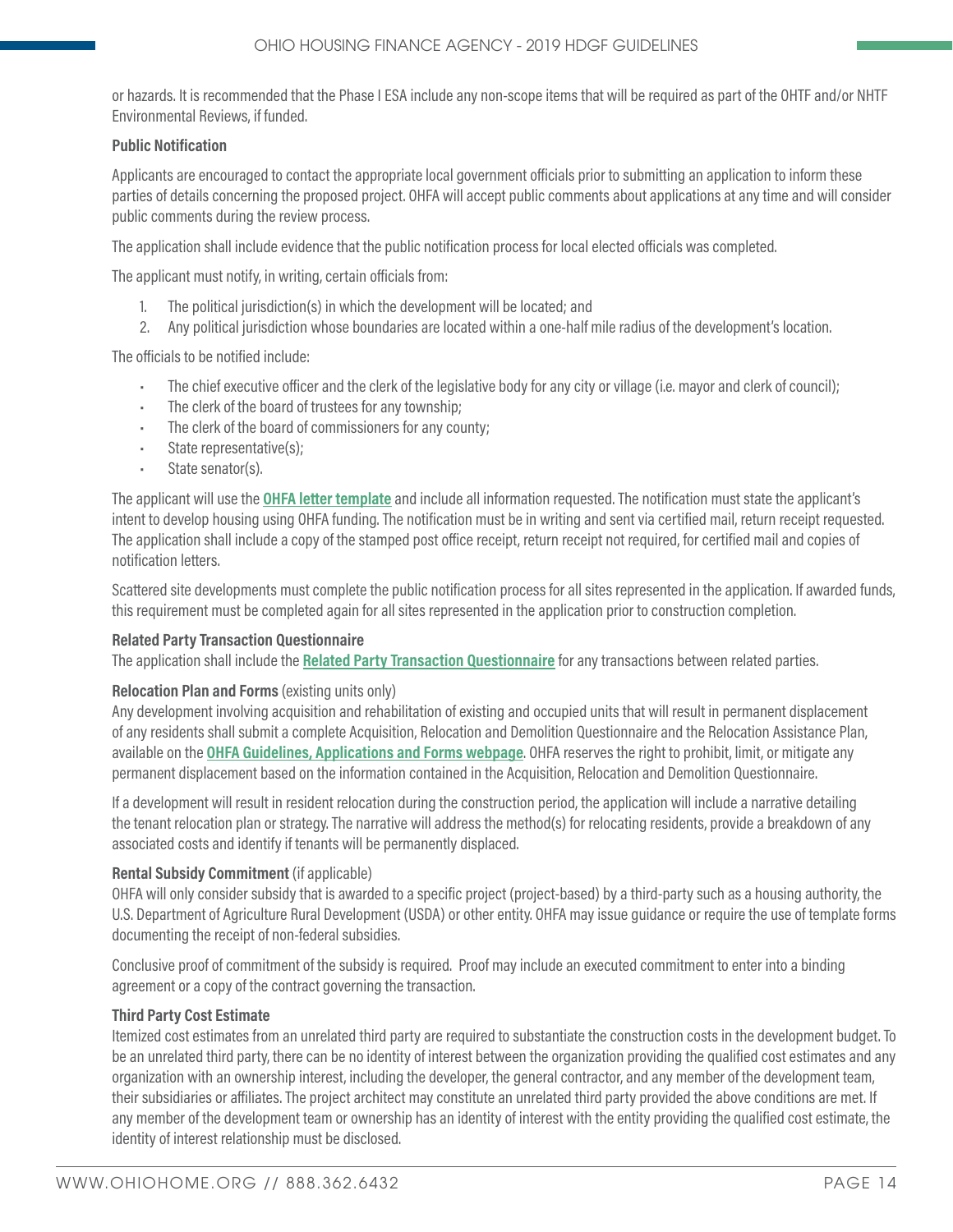Estimates must indicate the status of the design process (i.e. preliminary drawings, working drawings with outline specifications, fullscale drawings and specifications, etc.).

The unrelated third party must indicate which standards/codes were used in developing the cost estimates.

The unrelated third party must submit a signed statement certifying that the cost estimates for any rehabilitation work being done are sufficient to meet ODSA's **[Residential Rehabilitation Standards](https://development.ohio.gov/files/cs/RRS and Commentary December 2014.pdf)**.

#### **Utility Allowance Information**

The application shall include utility allowance information consistent with the requirements of OHFA's Utility Allowance Policy. Applicants may refer to the OHFA Utility Allowance Policy for guidance on methods available to calculate utility allowances for various project types.

#### **Zoning**

The application shall include evidence that all sites are currently zoned for the proposed use in the form of a valid building permit or a letter from the local municipality stating that the current zoning will permit the proposed development. For jurisdictions with no zoning regulations in effect, a letter from the jurisdiction stating so is required. Evidence must be dated within one year of the application due date.

# 3. Review and Approval Process

#### *Application Review*

All applications will be reviewed with consideration given, but not limited to, the following criteria:

- Application meets all submission requirements as detailed in these HDGF Guidelines.
- Application meets all underwriting requirements as detailed in the **[Multifamily Underwriting and Implementation Guidelines](http://ohiohome.org/ppd/documents/2018-2019-MF-UnderwritingGuidelines.pdf)**.
- The 80% architectural plans demonstrate compliance with **[OHFA's Design & Architectural Standards](http://ohiohome.org/ppd/documents/2018-2019-ArchitecturalStandards.pdf)**.
- The development team demonstrates the ability to proceed within the time constraints of the program.

OHFA staff will conduct a site visit as part of the review process to confirm the suitability of the prospective site. If a site is deemed unsuitable based on the site review, OHFA will contact the applicant and remove the application from further consideration. In reviewing vacant land, OHFA may elect to visit the site without contacting the applicant. For rehabilitation of existing units, OHFA staff will contact the applicant to arrange a time to walk the site and inspect units and common areas.

#### *Multifamily Committee*

Once all review criteria are met, the OHFA Analyst will work with the development team to prepare an executive summary for internal Peer Review. Following Peer Review, the development team must answer any additional questions within 10 business days. The development will then be scheduled for presentation to the Multifamily Committee of the OHFA Board. This Committee meets the second Wednesday of the month, and the applicant will be required to attend. The Multifamily Committee will review the request and vote whether or not to make a formal recommendation for approval to the OHFA Board.

#### *Board Consideration*

Only the OHFA Board can approve a request for funding. The OHFA Board meets the third Wednesday of the month, and the applicant is encouraged to attend. If the OHFA Board approves the request for funding, OHFA will enter into a funding agreement with the applicant.

#### *Project Timelines*

Once the funding has been approved by the OHFA Board, OHFA will issue a funding agreement which details the terms and conditions of the award. Below are the standard terms and deadlines for projects awarded PY19 HDGF funding:

| <b>Term Of Loan/Loan Maturity Date:</b>    | Minin |
|--------------------------------------------|-------|
| <b>Construction Commencement Deadline:</b> | No la |
| <b>Construction Completion Deadline:</b>   | Septe |
| <b>Final Draw Deadline:</b>                | Octol |
| <b>Final Performance Report Deadline:</b>  | 0ctol |
| <b>Term of Affordability Period:</b>       | Minin |
|                                            |       |

num 30-year term ter than 12 months after the award is approved by the OHFA Board **Construction Completion Deadline:** September 1, 2022 **Final Draw Deadline:** October 1, 2022 **Final Performance Report Deadline:** October 1, 2022 **Term of Affordability Period:** Minimum 30-year term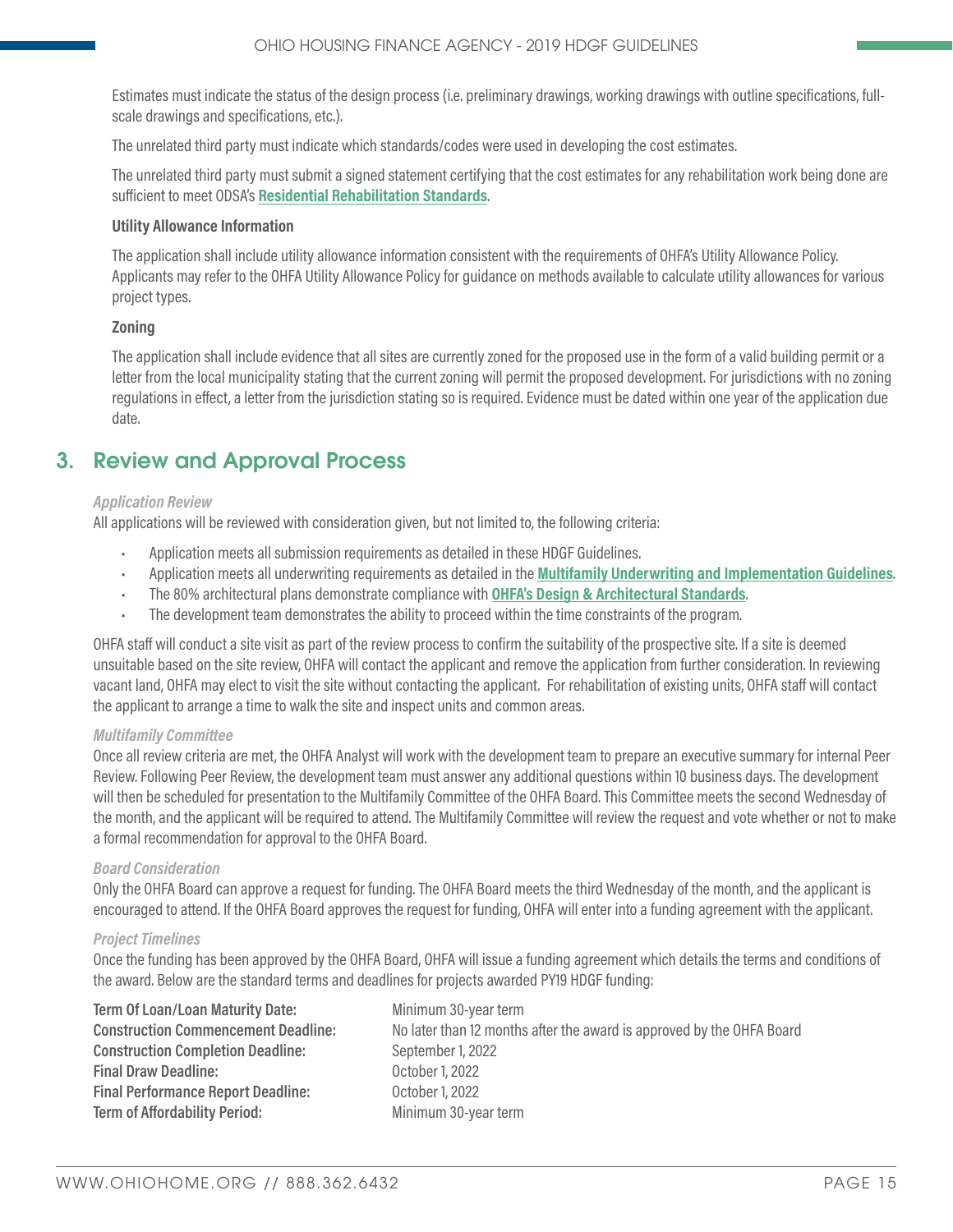**Subsequent Changes**

Following application approval and continuing through the duration of the affordability period, the HDGF recipient must notify OHFA immediately of proposed changes to the project and seek OHFA approval to implement these changes. Prior to submitting the final closeout report, notification must be directed to the project's assigned Development or Project Administration Analyst. Notification of changes made after the final closeout must be sent to the Project Portfolio Manager at OHFAProjectChanges@ohiohome.org. Such changes include, but are not limited to, changes in the development team (developer, general contractor, sales agent/management entity, etc.), changes in the number of units or unit mix and changes to the target population.

### 4. HDGF Closing

Once the funding agreement is signed by all appropriate parties, the applicant is able to request a closing of the HDGF note and mortgage. A template of the HDAP closing checklist is available on the OHFA Loan Closing webpage. The template checklist does not include any project-specific closing conditions determined during the underwriting process, which will be set forth in the funding agreement.

The recipient must submit all checklist items no less than thirty days before the desired closing date. A closing date will not be established by OHFA until required documentation and has been received and reviewed by OHFA's Legal Office.

### 5. Construction and Project Administration

Once developments have a signed funding agreement, they will be referred to a Project Administration Analyst. The analyst will guide them through the construction, draw and closeout process.

#### *Construction Monitoring*

After the OHFA Board has approved the funding request, the Recipient will be required to begin submitting the **[OHFA Quarterly](https://www.ohiohome.org/constmonitor/)  [Construction Monitoring Report](https://www.ohiohome.org/constmonitor/)**. These reports are submitted quarterly along with Field Inspection Reports conducted by the Construction Management Entity. OHFA reserves the right to require additional construction monitoring reports provided by a qualified third-party inspector, including an architect or professional with experience in construction management.

OHFA staff will also visit the site throughout the project to verify quality of work, site safety and adherence to the construction schedule.

#### *Drawing HDGF*

Recipients are required to submit draw requests to access the HDGF funds. Recipients are encouraged to consult the **[Guide to](http://ohiohome.org/ppd/documents/drawingHDAPguide.pdf)  [Requesting HDAP Funds](http://ohiohome.org/ppd/documents/drawingHDAPguide.pdf)** for questions that arise during the project's construction phase related to disbursement of HDGF funds.

OHFA reserves the right to modify the draw schedule as it deems necessary for efficient and effective program operation.

NOTE: OHFA will withhold 10% of the HDGF award until the project has been successfully completed, OHFA has conducted a closeout site visit, and a Final Performance Report has been submitted and approved by OHFA.

#### *Cost Certification*

At the completion of construction, each project may be required to obtain and submit a cost certification prepared by an independent certified public accountant.

#### *Final Closeout*

Recipients must submit the following prior to final closeout:

- Final Performance Report
- Draw Request for the remaining 10% of HDGF
- Evidence of compliance with Green Standards
- Affirmative Fair Housing Marketing Plan (per the requirements of **[OHFA's Affirmative Fair Housing Marketing Plan Guidance](https://ohiohome.org/compliance/documents/ECP-21-AFHMP-Guide.pdf)**)
- Evidence the project was listed on the **[Ohio Housing Locator](https://www.ohiohousinglocator.org/)**
- Supportive Services Plan (refer to page 22 of the **[2019 Qualified Allocation Plan](http://ohiohome.org/ppd/documents/2018-19-QAP-TechnicalRevisions.pdf)** for current requirements)
- VAWA Emergency Transfer Plan, in accordance with **[OHFA's VAWA Policy](https://ohiohome.org/compliance/CC/ViolenceAgainstWomenAct.htm)**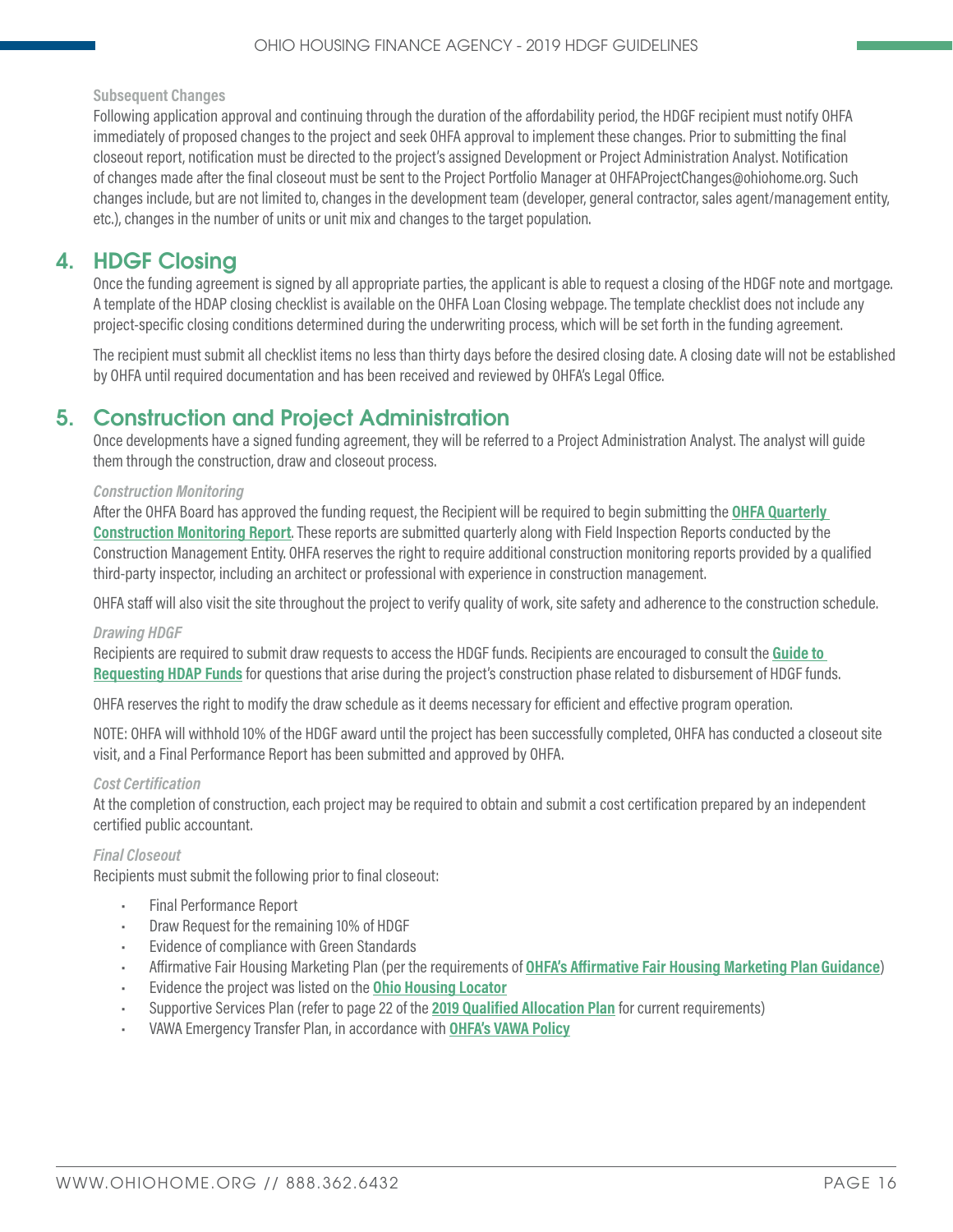# <span id="page-16-0"></span>6. Placed in Service/Compliance Next Steps Meeting

The Compliance Next Steps Meeting (formerly known as the Placed in Service Meeting) provides an opportunity to ensure ownership entities and property management agents are aware of federal and state regulations stemming from various funding sources. The purpose of the meeting is to provide technical assistance and open the lines of communication between the organizations.

- Owners and/or property management agents are required to participate in this meeting after gap financing has closed with OHFA. Generally, OHFA will contact the owner/property management agent within three weeks of notification that the gap financing has closed and prior to lease up.
- These meetings may be held at the project site, ownership or management agent offices, OHFA office, or in limited circumstances, by phone.
- Check-in calls: OHFA staff will schedule at least one check-in call within six months of the Compliance Next Steps meeting unless OHFA determines that due to partner experience it is not warranted. The check-in call is to discuss any further compliance questions or concerns and ensure there is a smooth transition between development and compliance.
- OHFA staff may schedule an additional check-in meeting for partners as determined by OHFA based on the complexity of funding and experience of the developer, owner agent(s) and/or property management agent(s). This meeting will occur by phone unless otherwise determined by OHFA.

A developer, owner agent(s) and/or property management agent(s) who fail to attend a Compliance Next Steps meeting may be placed in Not in Good Partnership Status with OHFA. If the owner entity or management company are new to OHFA or OHFA multifamily funding, additional training may be required. Refer to the **[Multifamily Training & Technical Assistance](http://ohiohome.org/multifamily/default.aspx)** page for more information.

# 7. Compliance Monitoring

The recipient will be responsible for compliance with applicable reporting, file and physical inspections and record keeping requirements described in guidance published on the Office of Program Compliance's webpage. Owners of properties whose only source of OHFA funds are OHTF and/or NHTF must maintain affordability throughout the duration of the period specified in the funding agreement and in accordance with OHFA's policies. These properties will also be subject to following requirements:

- The owner/agent must have completed the Compliance Next Steps meeting as detailed in these guidelines.
- The owner/agent must submit the Annual Owner Certification and tenant data in accordance with OHFA's most current policies.

OHFA reserves the right to conduct additional on-site inspections as warranted by issues such noncompliance, resident complaints and/or failure to submit the Annual Owner Certification.

### Additional Resources

HDGF applicants may wish to reference the following additional resources:

- **[2019 OHFA Design & Architectural Standards](http://ohiohome.org/ppd/documents/2018-2019-ArchitecturalStandards.pdf)**
- **[2019 Multifamily Underwriting and Implementation Guidelines](http://ohiohome.org/ppd/documents/2018-2019-MF-UnderwritingGuidelines.pdf)**
- **[Ohio Development Services Agency Residential Rehabilitation Standards](https://www.development.ohio.gov/files/cs/Residential Rehabilitation Standards and Commentary October 2014.pdf)**
- **[NHTF Interim Rule](https://www.hudexchange.info/resource/4406/housing-trust-fund-interim-rule/)**
- **[NHTF Allocation Plan](http://ohiohome.org/ppd/housingtrust.aspx)** (pending 2019 revisions)
- **[OHFA Closing Procedures and Closing Checklist](http://ohiohome.org/ppd/legal.aspx)**
- **[Quarterly Construction Monitoring Form](https://www.ohiohome.org/constmonitor/)**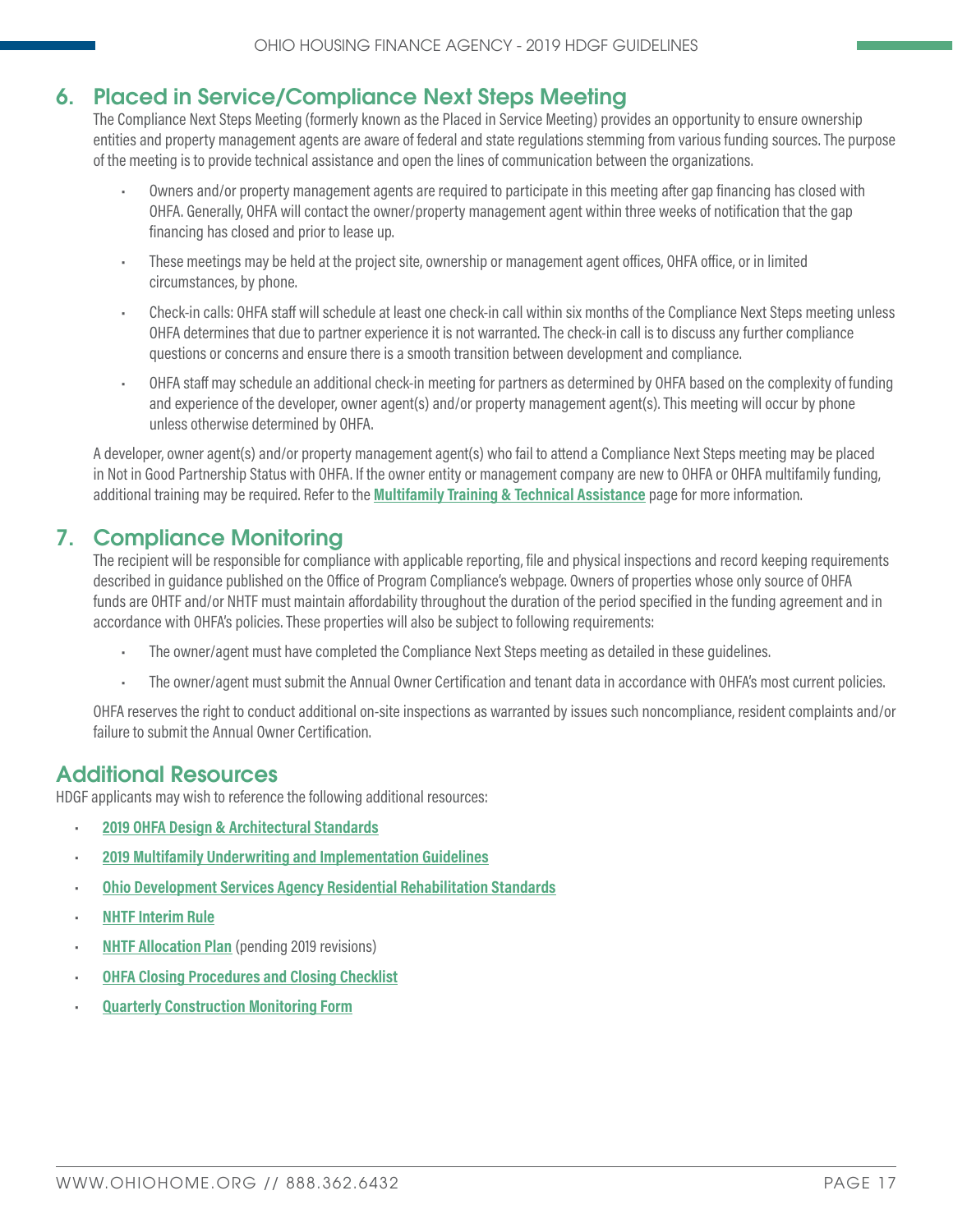# <span id="page-17-0"></span>**CALCULATING RESTRICTED AND ASSISTED UNITS**

# Affordable Units:

Affordable units are defined as those units that are affordable to and will be occupied by households at or below 80% of the Area Median Gross Income (AMGI).

# Restricted Units:

Units in a project that must be affordable to and occupied by households at or below 50% of the AMGI. This is based on both the total number of affordable units in a project and the amount of HDGF requested.

# Assisted Units:

Units that are subject to the HUD High/Low HOME Rent Requirements.

*NOTE: To be eligible to receive an award through HDGF, a project must meet both the Restricted and Assisted requirements, regardless of the funding source.*

# NHTF Assisted Units:

Units that must be occupied by and affordable to households at or below 30% AMI. This requirement only applies if the project receives NHTF.

#### *Additional Notes on Restricted and Assisted Units:*

- Units subject to the High/Low HOME rents may also be used to meet the requirement for Restricted Units.
- The NHTF-Assisted Units may not be used to meet the requirements for either the Restricted or Assisted Units.
- Assisted Units must be evenly distributed among unit sizes. OHFA reserves the right to require applicants to evenly distribute the Assisted Units among new construction and rehabbed units as well.
- Some costs are not deemed to be eligible in calculating the number of Assisted Units. While these costs may be part of the development budget they will be removed from the total budget solely for the purpose of calculating the number of assisted units. These costs include, but are not limited to:
	- Costs associated with community space that is separated from living areas
	- Land/Broker Fees
	- Off Site Development
	- Costs associated with retail or commercial space
	- Hard construction fee items
	- Furniture, Fixtures & Equipment not considered Real Estate (Office furniture, common space furniture, etc.)
	- Construction Insurance
	- Construction Interest
- Impact fees
- Legal Fees
- Construction Management Fees
- Guarantee Fees
- Developer charged fees
- Organizational fees
- Asset Management fees
- Soft Cost Contingency
- Replacement Reserves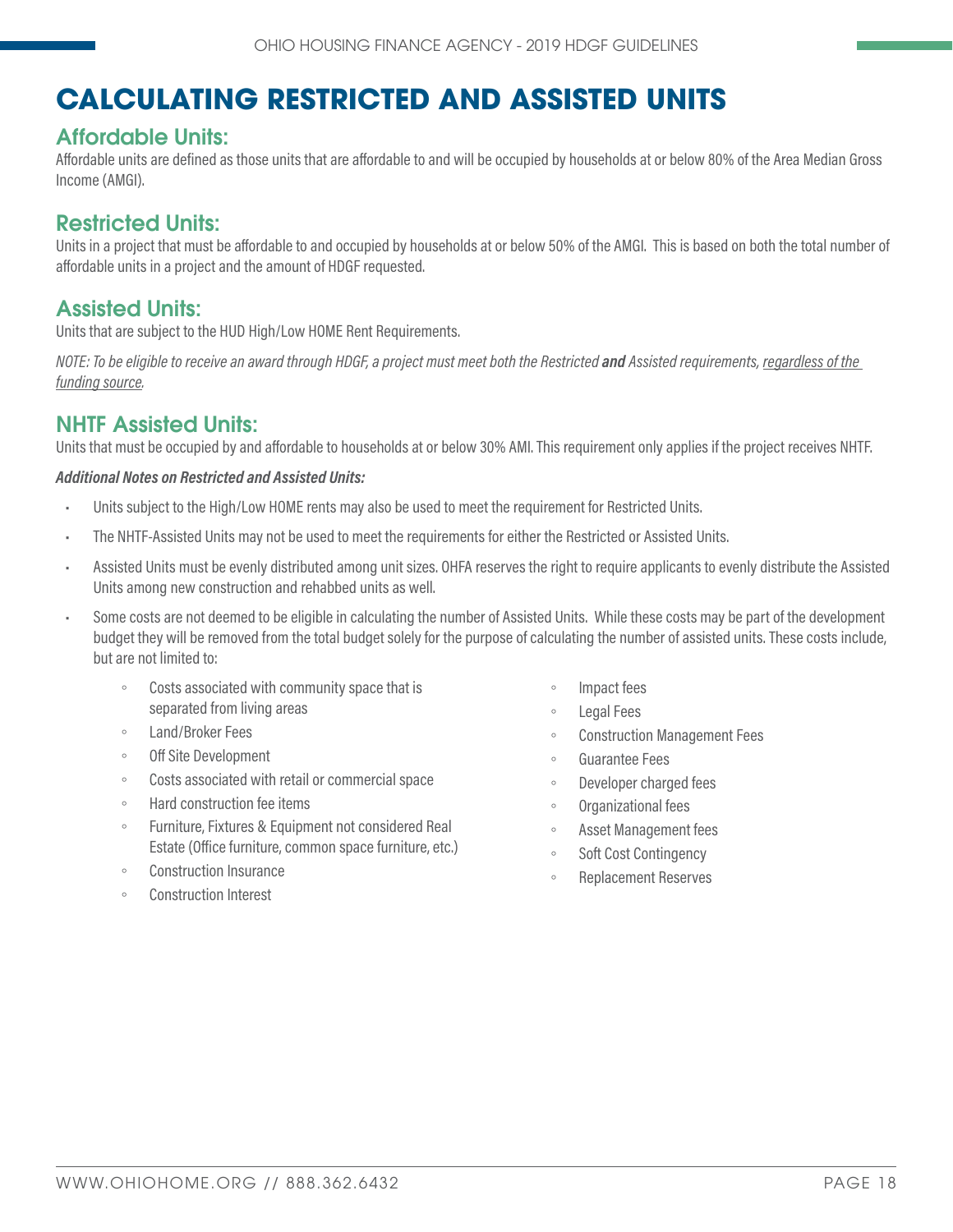# <span id="page-18-0"></span>EXAMPLE I

| <b>Delaware County (non-PJ)</b>        |
|----------------------------------------|
| One-bedroom units                      |
| 24                                     |
| 24                                     |
| Total Project Costs (TPC): \$4,250,000 |
| \$300,000                              |
| \$100,000                              |
|                                        |

#### **Calculating Restricted Units**

OHFA uses the greater of the two calculations described below.

#### **1. Calculate based on number of affordable units**

Step 1: Identify if the project is located in a HUD Participating Jurisdiction (PJ).

- ▶ Projects located in a HUD PJ must restrict a minimum of 40% of the affordable units, regardless of the amount of HDGF awarded to the project.
- ▶ Projects not located in a HUD PJ must restrict a minimum of 35% of the affordable units, regardless of the amount of HDGF awarded to the project.

Step 2: Based on the location, multiply the number of affordable units by the required percentage. Since the proposed project is located in a Non-PJ, at least 35% of the affordable units must meet the requirements for Restricted Units.

#### **24 units x 35% = 8.4 or 9**

Using this calculation, the project is required to have **nine** Restricted Units.

#### **2. Calculate based on amount of HDGF requested**

Step 1: Determine the percentage of HDGF in the project for the affordable units by dividing the amount of the HDGF requested by the TPC for the affordable units.

#### **\$300,000 (HDGF requested) / \$4,250,000 (TPC of affordable units) = 7.0588%**

Step 2: Multiply the percentage by the number of affordable units.

#### **7.0588% x 24 = 1.6941 or 2**

Using this calculation, the project is required to have **two** Restricted Units.

As OHFA uses the greater of these two calculations, the project will be required to maintain nine units that meet the requirement for Restricted Units.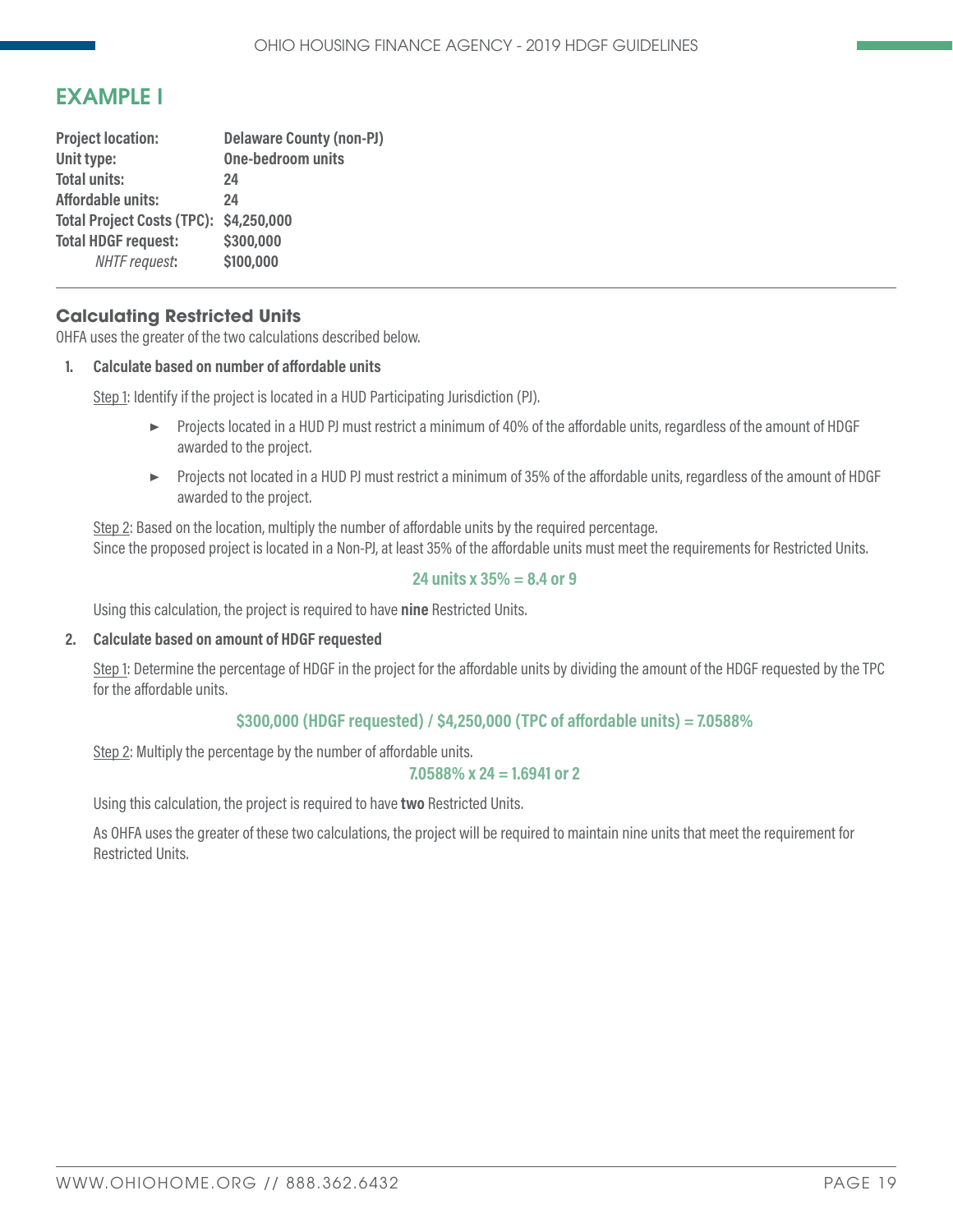#### **Calculating Assisted Units:**

Step 1: Determine Total Eligible Cost per Unit. In this case, we will assume all costs are eligible.

#### **\$4,250,000 (TPC) / 24 (units) = \$177,083 cost per unit**

Step 2: Add the HDGF and HOME/HOME Match. This includes any HOME funds provided by the local government and any funds being used to meet the HOME match requirement.

This project is located in a Non-PJ, so there are no local funds that meet this requirement.

Step 3: Determine the number of Assisted Units based on the percentage of HDGF/HOME in the project.

#### **Percentage of HDGF/HOME in project: \$300,000 / \$4,250,000 = 7.0588%**

#### **Number of Assisted Units: 7.0588% x 24 = 1.6941 or 2**

This first calculation only provides a starting point.

Step 4: Determine how much HDGF/HOME is allocated to each of the Assisted Units.

#### **\$300,000 / 2 = \$150,000 per Assisted Unit**

Step 5: Determine the maximum subsidy allowed for the county in which the project is being developed. This is determined by HUD.

#### **Maximum subsidy for a one-bedroom unit: \$157,466.40**

Step 6: Compare the amount of HDGF/HOME per Assisted Unit to the cost to build the unit and the maximum allowable subsidy. The amount of HDGF/HOME per Assisted Unit cannot be greater than either the cost to build the unit or the maximum allowable subsidy.

#### **HDGF/HOME per Assisted Unit (from Step 4): \$150,000**

#### **Cost to build the units (from Step 1): \$177,083**

#### **Maximum allowable subsidy per unit (from Step 5): \$157,466.40**

Because the HDGF/HOME per Assisted Unit is less than the cost to build the units and it is less than the maximum allowable subsidy, this project is only required to maintain two Assisted Units.

If the amount of HDGF/HOME per unit was greater than either the cost to build or maximum subsidy allowed, OHFA would increase the number of Assisted Units until the subsidy per unit met these requirements.

#### **Calculating NHTF Assisted Units:**

Regardless of the amount requested, projects are required to maintain 10% of the units, with a minimum of 5 units, affordable to and occupied by households at or below 30% AMI.

#### **24 units x 10% = 2.4 or 3**

Therefore, this project will be required to maintain **five** NHTF-Assisted units.

#### **Outcomes for Example I:**

- 9 Restricted Units
- 2 Assisted Units
- 5 NHTF-Assisted Units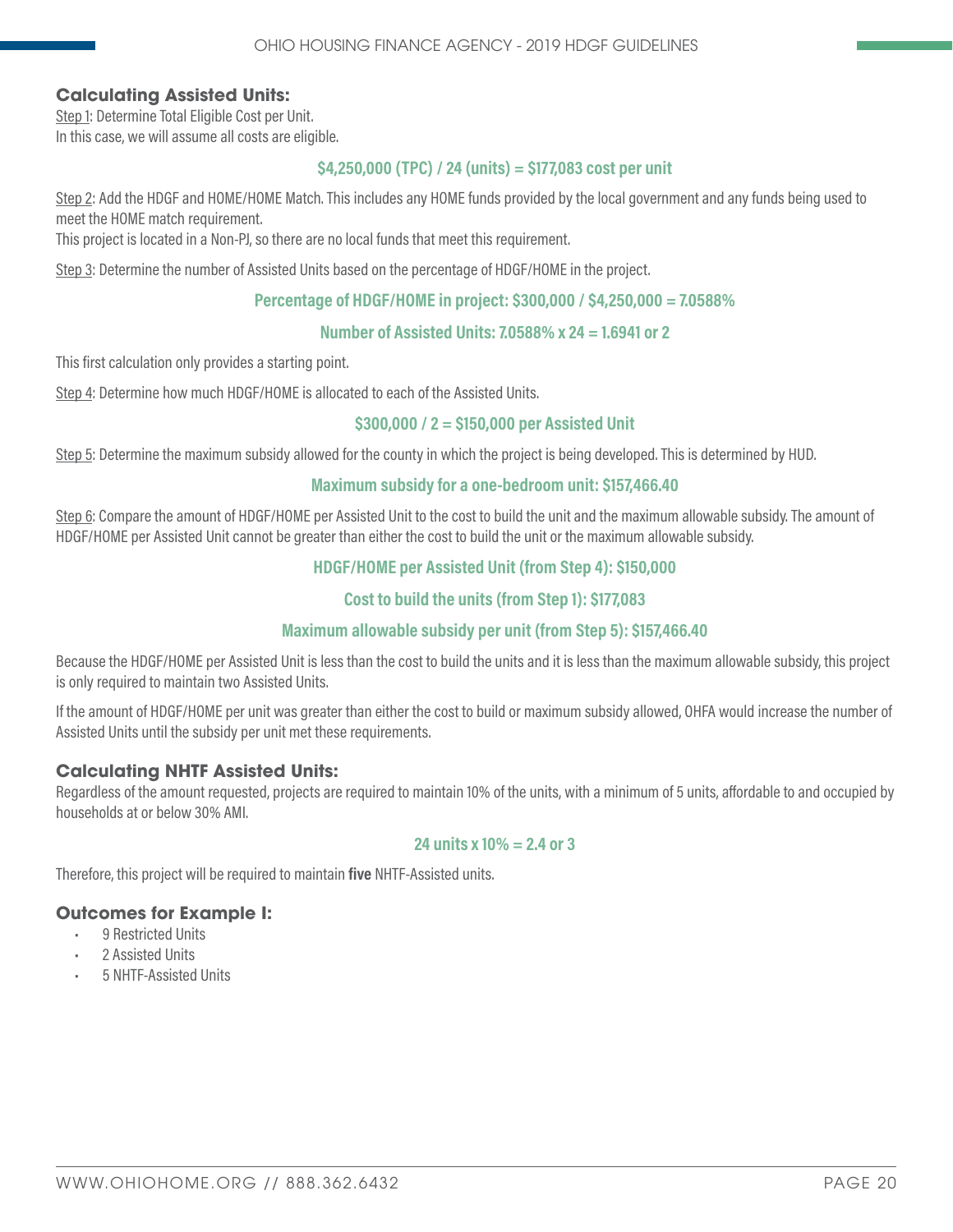# <span id="page-20-0"></span>EXAMPLE II

| <b>Project location:</b>               | <b>Franklin County</b>   |
|----------------------------------------|--------------------------|
| Unit type:                             | <b>One-bedroom units</b> |
| <b>Total units:</b>                    | 24                       |
| Affordable units:                      | 19                       |
| <b>Non Restricted:</b>                 | 5                        |
| Total Project Costs (TPC): \$5,250,000 |                          |
| <b>Total HDGF Request:</b>             | \$300,000                |
| <b>NHTF Request:</b>                   | \$100,000                |
| <b>Local HOME:</b>                     | \$250,000                |

#### **Calculating Restricted Units**

OHFA uses the greater of the two calculations described below.

#### **1. Calculate based on number of affordable units**

Step 1: Identify if the project is located in a HUD Participating Jurisdiction (PJ).

- ▶ Projects located in a HUD PJ must restrict a minimum of 40% of the affordable units, regardless of the amount of HDGF awarded to the project.
- ▶ Projects not located in a HUD PJ must restrict a minimum of 35% of the affordable units, regardless of the amount of HDGF awarded to the project.

Step 2: Based on the location, multiply the number of affordable units by the required percentage. Since the proposed project located in a PJ, at least 40% of the affordable units must meet the requirements for Restricted Units.

#### **19 units x 40% = 7.6 or 8**

Using this calculation, the project is required to have **eight** Restricted Units.

#### **2. Calculate based on amount of HDGF requested**

Step 1: Determine the percentage of HDGF in the project for the affordable units.

a. Determine the TPC for the affordable units by first determining the cost per unit (all units) and then multiplying the cost per unit by the number of affordable units.

#### **\$5,250,000 (TPC) / 24 (total units) = \$218,750 cost/unit**

#### **\$218,750 x 19 (affordable units) = \$4,156,250 TPC for affordable units**

b. Determine the percentage of HDGF in the project for the affordable units by dividing the amount of HDGF requested by the TPC for the affordable units and multiply that percentage by the number of affordable units.

#### **\$300,000 (HDGF requested) / \$4,165,250 (TPC affordable units) = 7.2180%**

#### **7.2180% x 19 (affordable units) = 1.3714 or 2**

Using this calculation, the project is required to have **two** Restricted Units.

As OHFA uses the greater of these two calculations, the project will be required to maintain **eight** units that meet the requirement for Restricted Units.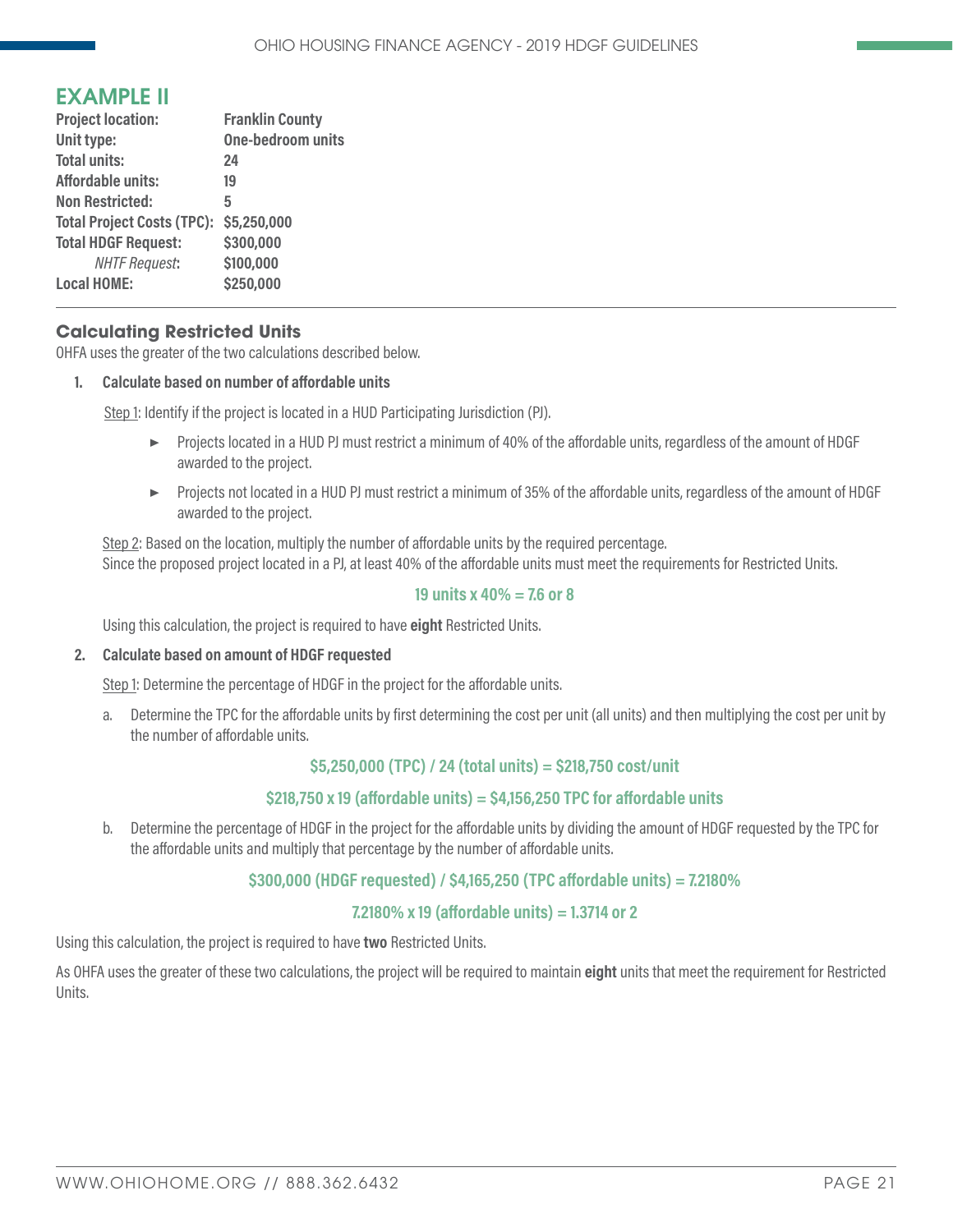#### **Calculating Assisted Units:**

Step 1: Determine Total Eligible Cost per Unit. In this case, we will assume all costs are eligible.

#### **\$5,250,000 (TPC) / 24 (total units) = \$218,750 cost/unit**

Step 2: Add the HDGF and HOME/HOME Match. This includes any HOME funds provided by the local government and any funds being used to meet the HOME match requirement.

#### **\$300,000 (HDGF) + \$250,000 (HOME) = \$550,000**

Step 3: Determine the number of Assisted Units based on the percentage of HDGF/HOME in the project.

#### **Percentage of HDGF/HOME in the project: \$550,000 / \$5,250,000 = 10.4762%**

#### **Number of Assisted Units: 10.4762% x 24 = 2.5142 or 3**

This first calculation only provides a starting point. It is important to note that ALL units, both affordable and market rate are considered in this first calculation.

Step 4: Determine how much HDGF/HOME is allocated to each of the Assisted Units.

#### **\$550,000 / 3 = \$183,333 per Assisted Unit**

Step 5: Determine the maximum subsidy allowed for the county in which the project is being developed. This is determined by HUD.

#### **Maximum subsidy for a one-bedroom unit: \$157,466.40**

Step 6: Compare the amount of HDGF/HOME per Assisted Unit to the cost to build the unit and the maximum allowable subsidy. The amount of HDGF/HOME per Assisted Unit cannot be greater than either the cost to build the unit or the maximum allowable subsidy.

#### **HDGF/HOME per Assisted Unit (from Step 4): \$183,333**

#### **Cost to build the units (from Step 1): \$218,750**

#### **Maximum allowable subsidy per unit (from Step 5): \$157,466.40**

The HDGF/HOME subsidy per Assisted Unit exceeds the maximum allowable subsidy per unit. In this instance, an additional Assisted Unit would be need.

With four Assisted Units, the subsidy per unit becomes \$137,500 (\$550,000 / 4) and the project meets program requirements.

Now that the HDGF/HOME per unit is less than the cost to build and it is less than the maximum allowable subsidy, this project is only required to maintain **four** Assisted Units.

#### **Calculating NHTF-Assisted Units:**

Regardless of the amount requested, projects are required to maintain 10% of the units, with a minimum of 5 units, affordable to and occupied by households at or below 30% AMI.

#### **24 x 10% = 2.4 or 3**

Therefore, this project will be required to maintain **five** NHTF-Assisted Units.

#### **Outcomes for Example II:**

- 8 Restricted Units
- 4 Assisted Units
- 5 NHTF-Assisted Units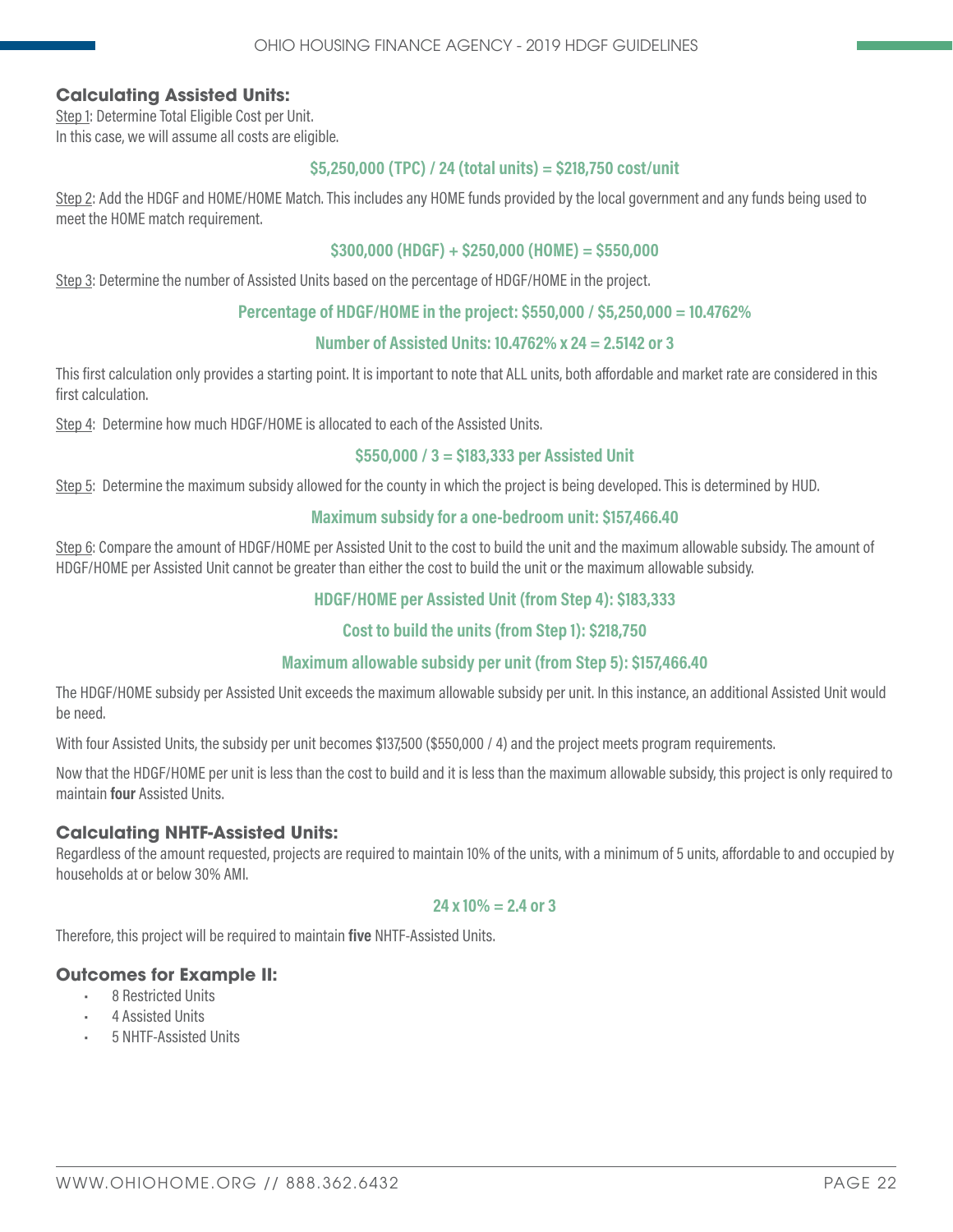#### **Appendix I: Submission Requirements - Notice of Intent to Apply**

#### <span id="page-22-0"></span>**Gap Financing Application (GFA)**

Completed, *without* attachments/supporting documentation.

### **Experience and Capacity information**

Resumes, Organizational charts, and any other information detailing Experience and Capacity.

#### **Exception Requests**

Completed Exception Request form, if applicable.

#### **Site Information**

Relevant site information, including a detailed map clearly depicting the physical location of the site, the nearest intersection, and all roads leading to the site.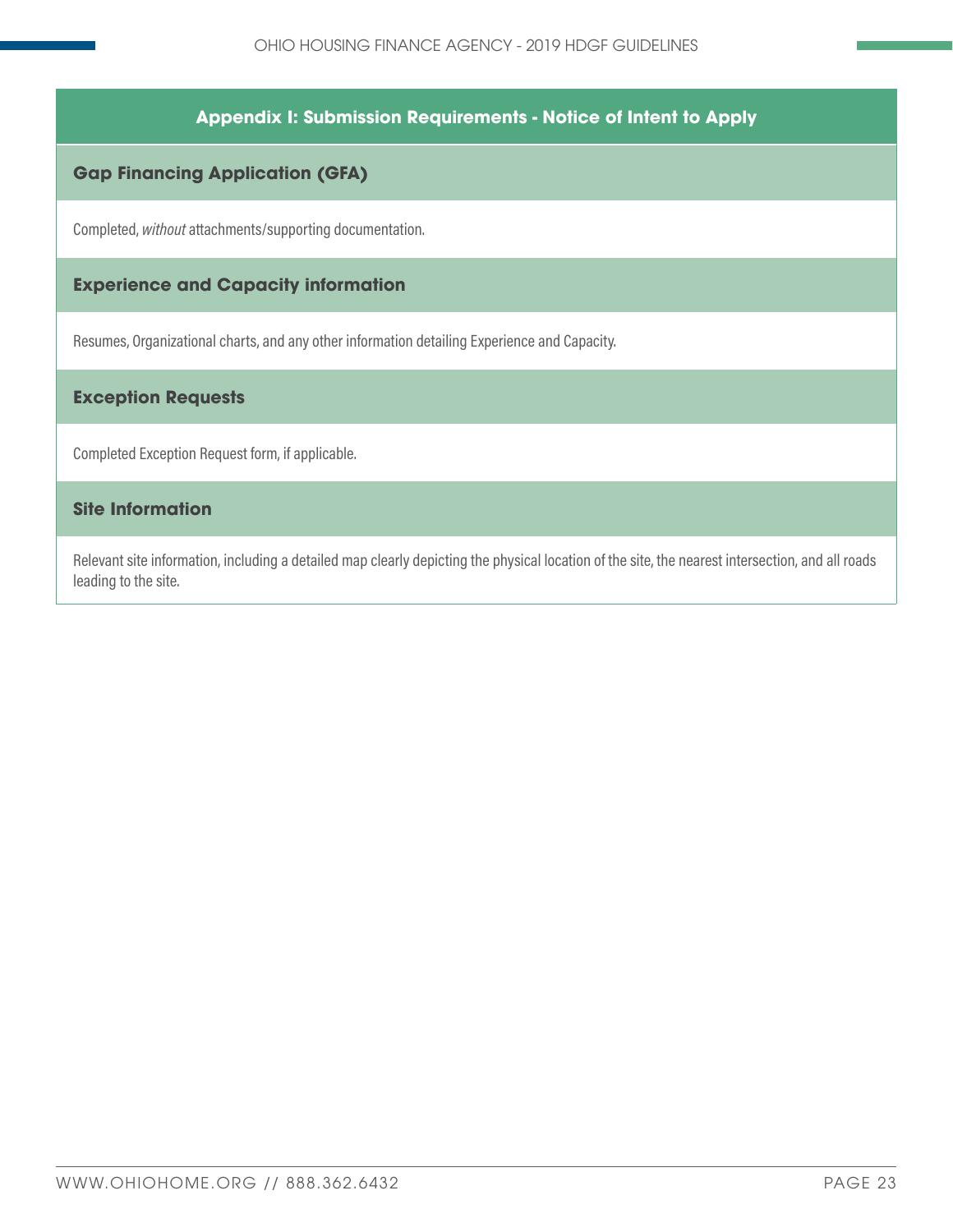#### **Appendix II: Submission Requirements – Full Application**

#### <span id="page-23-0"></span>**Application Fee**

As defined in Fees section of these Guidelines.

#### **Gap Financing Application**

The GFA document must be complete, including the NHTF Workbook and the Program Certification.

#### **Appraisal**

An As-Is appraisal for all development site(s) represented in the application. Developments that do not identify any acquisition costs in the development budget are exempted from this requirement.

*Reference*: Appraisal Requirements policy in the **[Multifamily Underwriting and Implementation Guidelines](http://ohiohome.org/ppd/documents/2018-2019-MF-UnderwritingGuidelines.pdf)**.

#### **Architectural Plans, DCFA and Architect Certification**

Requirements for architectural submissions are outlined in the Design and Architectural Standards, referenced below. All architectural plans must be approved by the OHFA Architect. OHFA reserves the right to require modifications to architectural plans.

*Reference*: Architectural Submission requirements in the **[Design and Architectural Standards](http://ohiohome.org/ppd/documents/2018-2019-ArchitecturalStandards.pdf)**.

#### **Articles of Incorporation (nonprofits only)**

Nonprofit Articles of Incorporation, including evidence of 501(c)3 or (c)4 status, as appropriate.

#### **Audited Financial Statements (existing units only)**

If the proposal includes existing units under the same ownership and/or management, the applicant must provide audited financial statements for the existing project. The audited financial statements may not be in an audit portfolio with other properties; however, OHFA will consider exceptions to this requirement. If awarded HDGF funds, all future audited financial statements shall be for the development alone and not as part of a portfolio.

#### **Authorization to Release Tax Information**

A completed **[Authorization to Release Tax Information Form](https://ohiohome.org/ppd/documents/TaxReleaseAuthorization.pdf)** for all general partners. OHFA will use this information to determine if an entity with ownership interest in the development has outstanding tax liens with the State of Ohio.

#### **Board Resolution (nonprofits only)**

A board resolution authorizing an application for HDGF resources. The resolution must authorize the application for HDGF, must specify the amount of the request, and must identify the individuals authorized to execute legal documents on behalf of the nonprofit.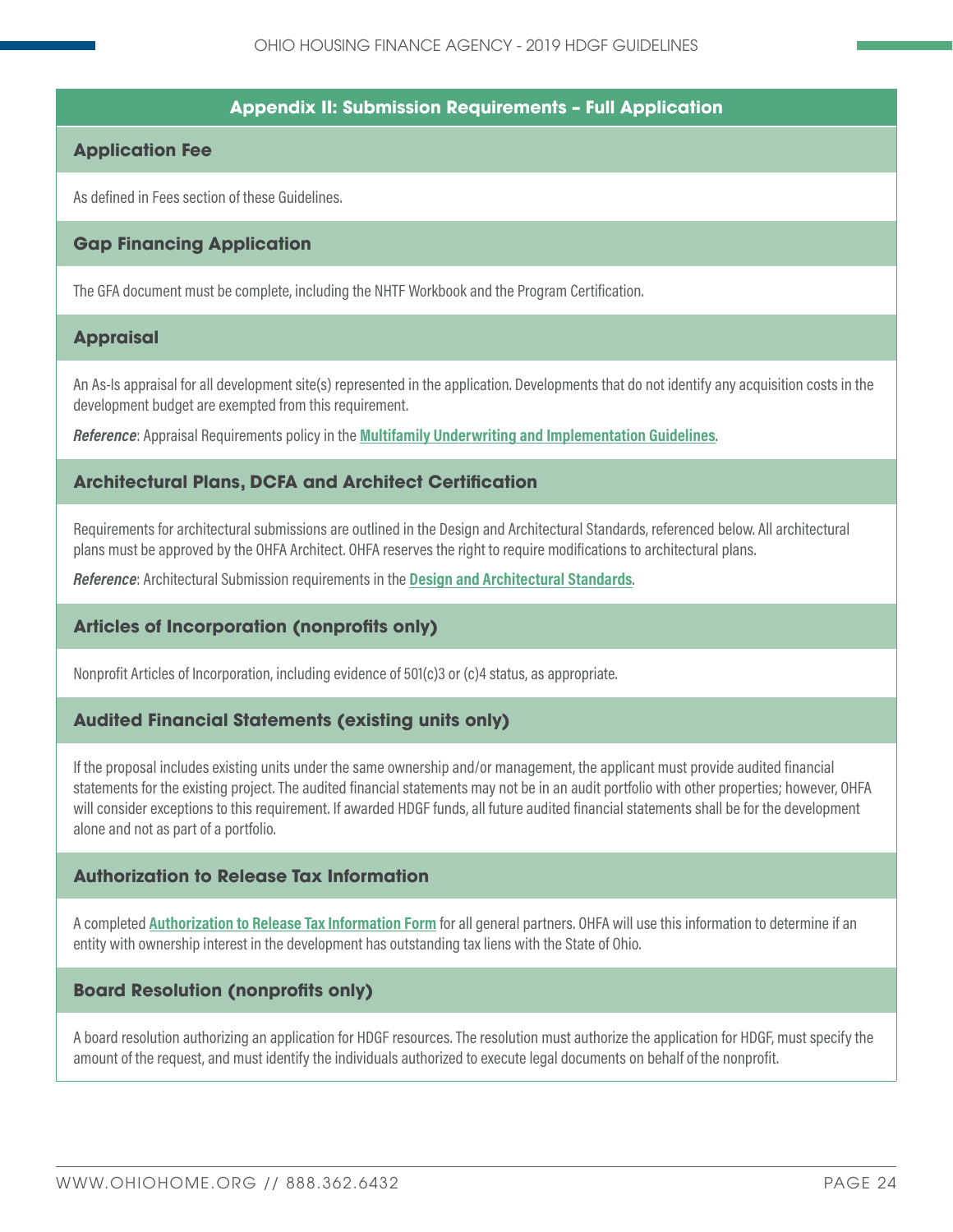#### **Capital Needs Assessment and Scope of Work (existing units or adaptive reuse only)**

A Capital Needs Assessment and Scope of Work for all buildings represented in the application.

*Reference*: Physical Capital Needs Assessment Standards in the **[Multifamily Underwriting and Implementation Guidelines](http://ohiohome.org/ppd/documents/2018-2019-MF-UnderwritingGuidelines.pdf)**.

#### **Changes from Intent to Apply**

If any changes have been made to the project after the Intent to Apply has been reviewed and funds have been reserved, a narrative must be submitted with the full application detailing the changes. OHFA must approve any changes made.

#### **Community Outreach**

A community outreach plan and documentation or other evidence that it was completed. The community outreach plan and its exhibits must include the following, clearly labeled components:

- **• List of Stakeholders Notified**. Stakeholders notified may include but are not limited to residents, businesses, local elected officials, police and fire departments, community development corporations, and/or nonprofit community organizations.
- **• Method of Notification and Copies of all Materials**. Identify the method(s) of notification used, and provide copies of materials provided via the notification. Examples include written notices placed or published, materials including any sign-in sheets from any public meetings, and support or opposition letters from community groups or contacts established through the outreach process.
- **• Results of Stakeholder Involvement**. A description of stakeholder feedback received and how the stakeholder feedback was analyzed and in what ways it impacted project characteristics and features.

#### **Conditional Financial Commitments**

Conditional commitment letters (or other acceptable documentation in lieu of a commitment) for all non-OHFA sources of debt and equity, including any project-based rental subsidies. All commitment letters must indicate the following:

- Loan or grant amount;
- Loan term and amortization schedule/term (and/or payment requirements);
- Interest rate;
- Fees associated with the loan or grant;
- Reserve requirements; and
- Lien position of the loan.

If a loan or grant was applied for or will be applied for from a competitive source (e.g., city HOME funds, Federal Home Loan Bank), the commitment letter must also acknowledge funds were applied for or verify that a funding round is approaching. The letter should detail the amount of funds requested and the timing for funding decisions. Applicants must provide evidence of an alternative plan to fill the funding gap if unsuccessful in any non-OHFA competitive funding program.

#### **Development Team Consultant Statement**

A statement regarding the development consultant(s) that includes:

- Their credentials and development experience;
- Their role in the project;
- Scope of their authority to negotiate for and bind the development team; and
- A summary of all projects they are currently advising and the scope of those agreements.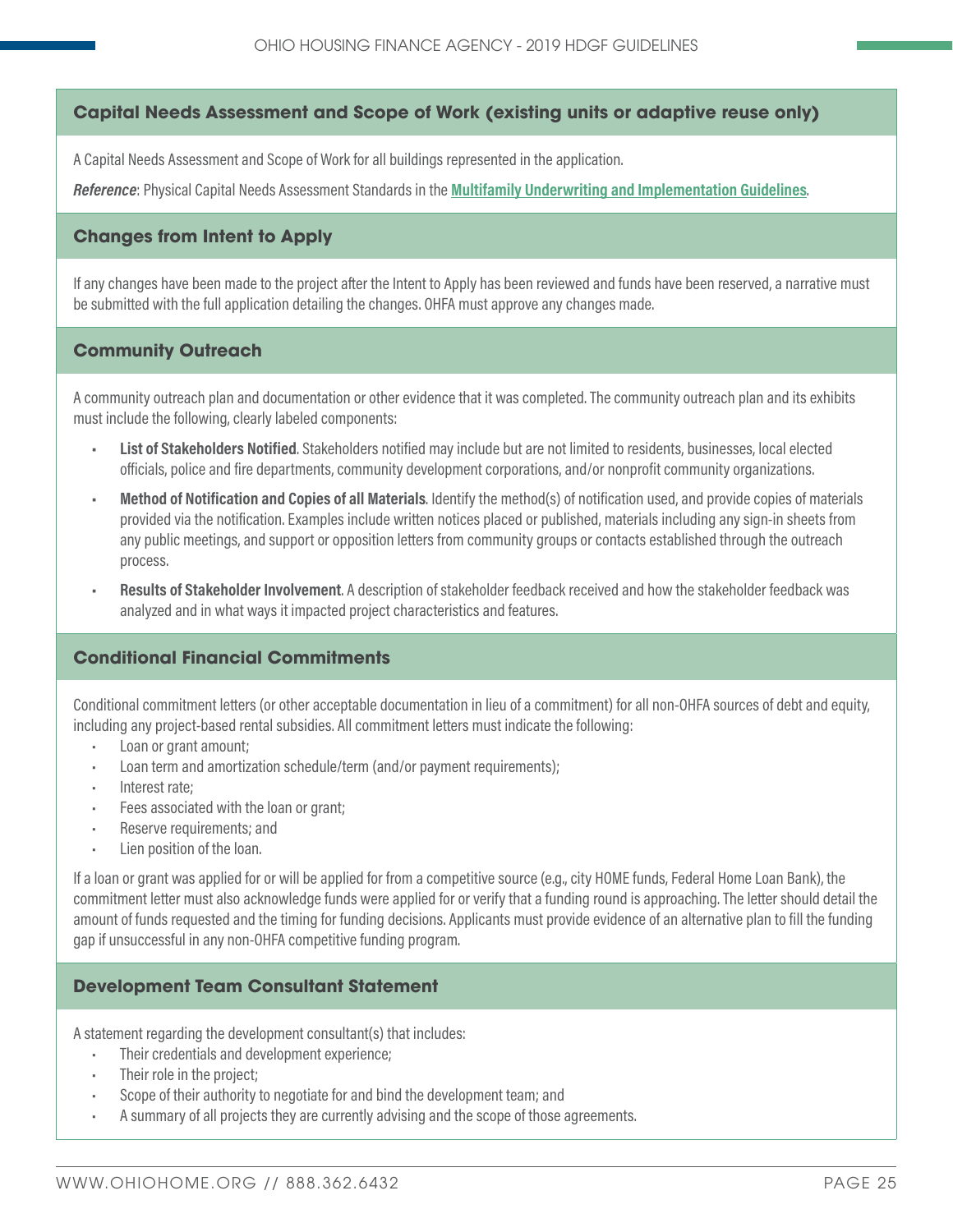#### **Exception Requests**

Copies of any exception requests approved by OHFA.

#### **Evidence of Site Control**

Current owner is the applicant: Copies of the executed and recorded deed(s).

Current owner is not the applicant: Evidence of site control. Acceptable forms of site control include, but are not limited to, a purchase contract, a purchase option or a lease option for a minimum term of 35 years.

See Application Submission section of HDGF Guidelines for additional details on submission requirements for this item.

#### **Federal Tax Identification Number**

Evidence that a Federal Tax Identification Number (FTIN) has been obtained for the ownership entity.

#### **Lead-Based Paint Strategy**

Lead-based paint strategy as detailed in the Program-specific Policies section of the HDGF Guidelines.

#### **Legal Description(s)**

A legal description in Microsoft Word format of each parcel that will be included in the development. The description(s) shall include the street address and permanent parcel number of each parcel.

#### **Letter of Support (if applicable)**

Any application for a project which provides rental units to persons with a developmental disability must include a written letter of support from the Ohio Department of Developmental Disabilities as well as from the County Board serving the area in which the project will be located.

Any application for a project which provides rental units to persons with severe and persistent mental illness must include a written letter of support from the Ohio Mental Health and Addiction Services Agency as well as from the County Board serving the area in which the project will be located.

#### **Market Study**

A market study conducted by an OHFA-approved market study professional updated or approved within 12 months of the relevant submission date.

Applications with ten or fewer units may submit a written statement briefly summarizing market conditions in lieu of a formal market study. The statement shall be made by a third party not related to the development team, with significant knowledge of local market conditions, including but not limited to a market study provider or a local government or social service organization serving the proposed population.

*Reference*: Market Study Standards in the **[Multifamily Underwriting and Implementation Guidelines](http://ohiohome.org/ppd/documents/2018-2019-MF-UnderwritingGuidelines.pdf)**.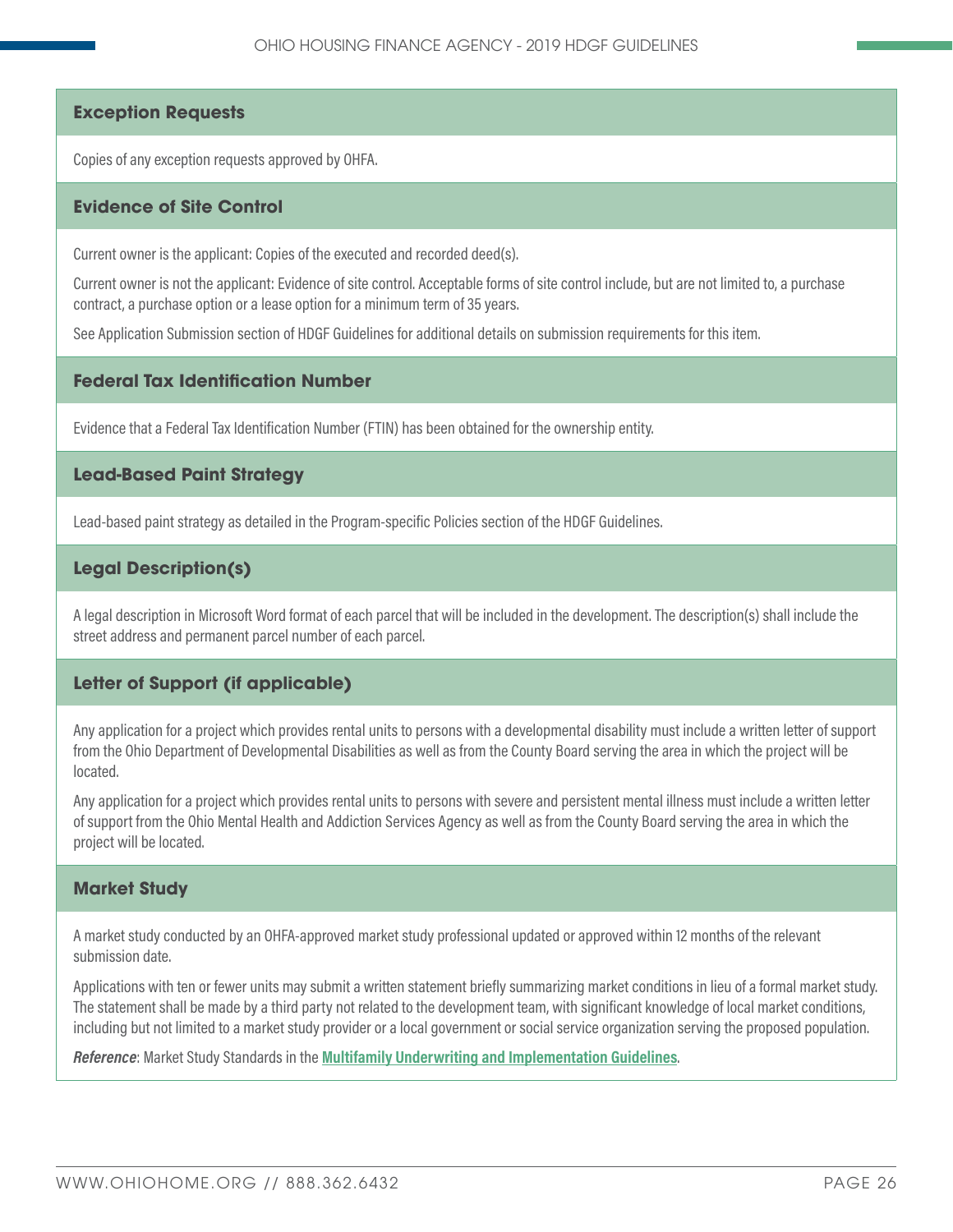#### **Notification to Statewide Accessibility Groups (new units only)**

Applicants proposing new construction shall notify all accessibility groups in the same county as the development that accessible housing is being proposed. A **[list of accessibility groups](http://ohiohome.org/ppd/documents/AccessibilityAgencies-2017.xlsx)** is available on the OHFA website. Applicants agree to accept referrals for prospective residents and consider design recommendations for the property. Copies of all correspondence between the applicant and accessibility groups shall be submitted to show compliance with these requirements.

If requested by the accessibility group, the applicant shall provide the most current copy of the development's architectural plans prior to submitting the final application.

#### **Phase I Environmental Site Assessment**

A Phase I Environmental Site Assessment (ESA) conducted in accordance with the most current ASTM standard and dated within six months of the application deadline. It is recommended that the Phase I ESA include any non-scope items that will be required as part of the OHTF and/or NHTF Environmental Reviews, if funded.

#### **Public Notification**

Evidence that the public notification process for local elected officials was completed. The application shall include a copy of the stamped post office receipt, return receipt not required, for certified mail and copies of notification letters.

See the Application Submission section of the Guidelines for additional details on submission requirements for this item.

#### **Related Party Transaction Questionnaire**

A completed **[Related Party Transaction Questionnaire](https://ohiohome.org/ppd/documents/RelatedPartyTransactionQuestionnaire.pdf)** for any transactions between related parties.

#### **Relocation Plan and Forms (existing units only)**

Any development involving acquisition and rehabilitation of existing and occupied units that will result in permanent displacement of any residents shall submit a complete **[Acquisition, Relocation, and Demolition Questionnaire and Relocation Assistance Plan](https://www.google.com/url?q=https://ohiohome.org/ppd/documents/AcquisitionRelocationDemolitionQuestionnaire.docx&sa=U&ved=0ahUKEwj3147E54TZAhUJbq0KHfK_DG0QFggEMAA&client=internal-uds-cse&cx=017147130776823599764:wc26djwfha4&usg=AOvVaw1H47wtbagHK4C-1Iq-33Fo)**.

If a development will result in resident relocation during the construction period, the application will include a narrative detailing the tenant relocation plan or strategy. The narrative will address the method(s) for relocating residents, provide a breakdown of any associated costs, and identify if tenants will be permanently displaced.

#### **Rental Subsidy Commitment (if applicable)**

Conclusive proof of commitment of the subsidy is required. Proof may include an executed commitment to enter into a binding agreement or a copy of the contract governing the transaction.